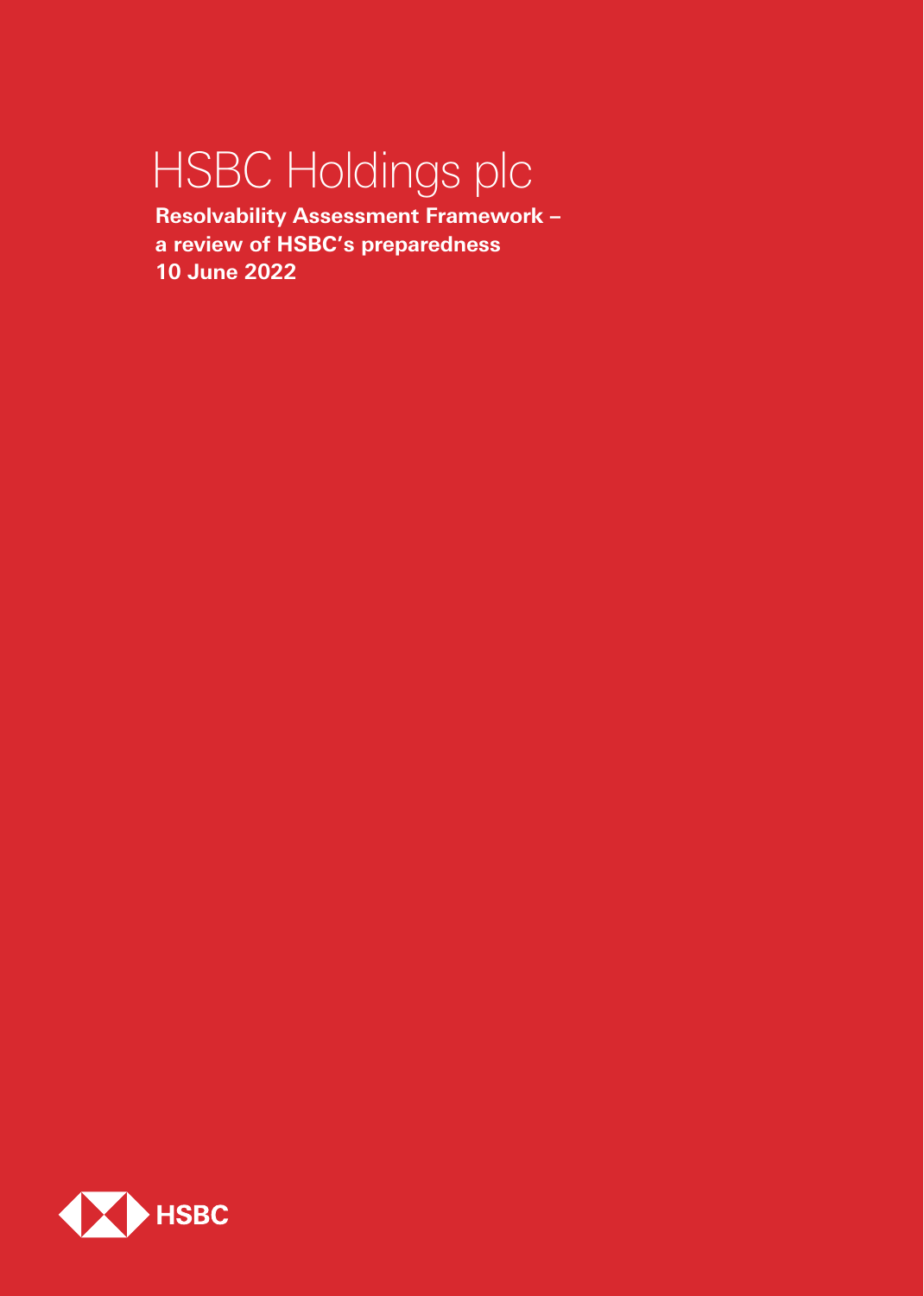# Table of contents

|    | <b>Executive Summary</b>                       | $\overline{4}$ |
|----|------------------------------------------------|----------------|
| 2. | About the UK Resolution Regime and this report | 7              |
| 3. | <b>HSBC Group Structure</b>                    | 9              |
| 4. | <b>Resolution Strategy</b>                     | 10             |
| 5. | Implementing the resolution transaction        | 12             |
| 6. | HSBC's resolution accountability and assurance | 21             |
|    | Further improvements to HSBC's resolvability   | 23             |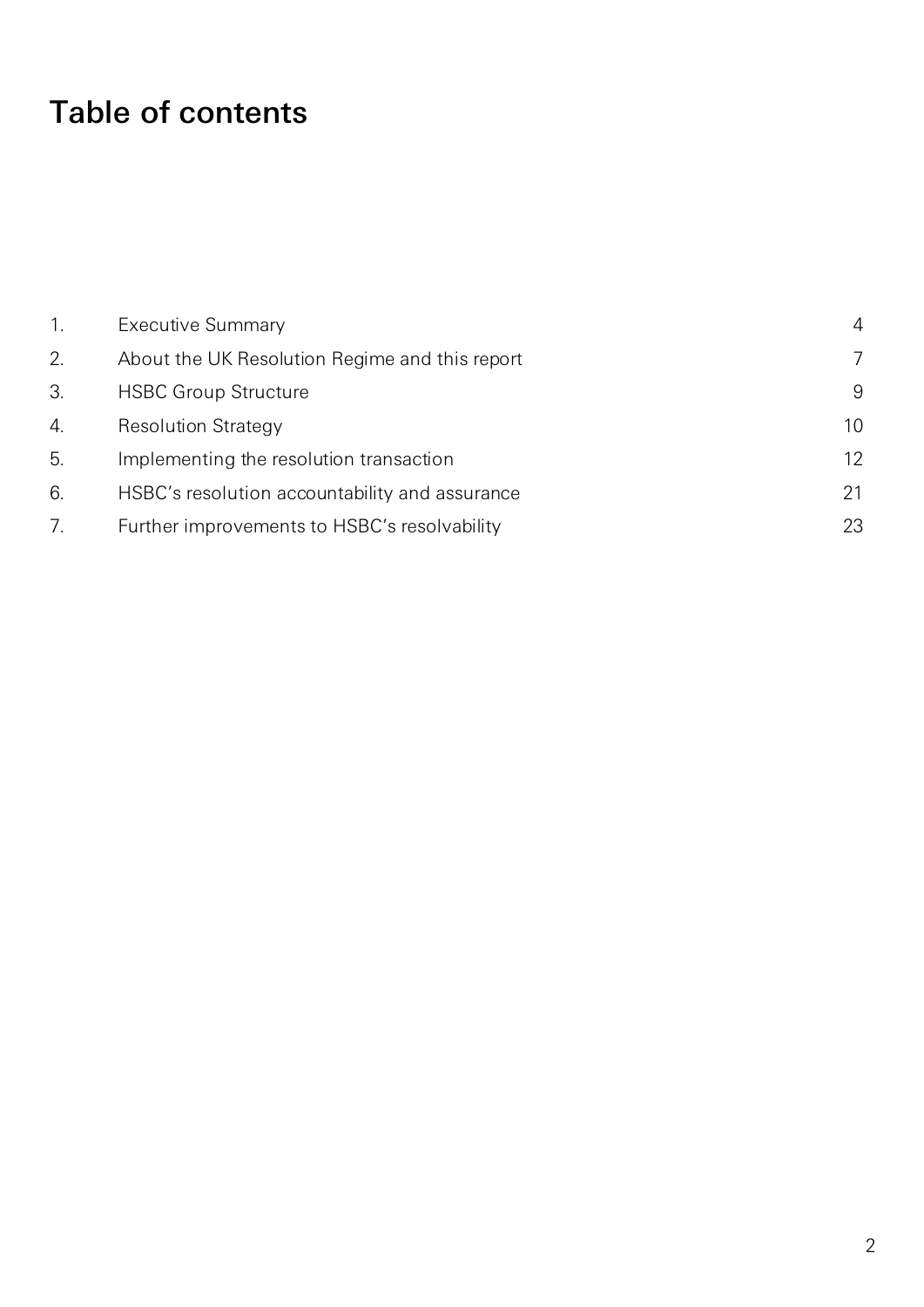# A guide to this report

This report is organised into seven sections:

#### 1. **Executive Summary**

Summarises the progress HSBC has made to achieve the resolvability outcomes set out in the Bank of England (BoE)'s Resolvability Assessment Framework (RAF).

#### 2. **About the UK Resolution Framework and this report**

Provides background on the purpose of resolution and the RAF.

#### 3. **HSBC Group Structure**

Summarises the structure of the HSBC Group's business and structural aspects that help facilitate an orderly resolution.

#### 4. **Resolution Strategy**

Summarises HSBC's preferred resolution strategy.

#### 5. **Implementing the Resolution Transaction**

Provides a summary of the capabilities, resources and arrangements in place to support a potential resolution of HSBC and how they help achieve the resolvability outcomes set out in the RAF.

#### 6. **HSBC's Resolution Accountability and Governance**

Summarises the senior level accountability for HSBC's assessment of its preparations for resolution, and the governance model that applies to the oversight and implementation of its resolution capabilities, resources and arrangements.

### 7. **Further improvements to HSBC's Resolvability**

Describes the improvements that HSBC is planning to make to its resolution capabilities, resources and arrangements.

#### Presentation of information

The information set out in this report has a reference date of 31 December 2021 unless otherwise stated.

Unless the context requires otherwise, 'HSBC Holdings' means HSBC Holdings plc and 'HSBC', the 'Group', the 'HSBC Group', 'we', 'us' and 'our' refer to HSBC Holdings together with its subsidiaries. The abbreviations 'US\$m', 'US\$bn' and 'US\$tn' represent millions, billions (thousands of millions) and trillions of US dollars, respectively.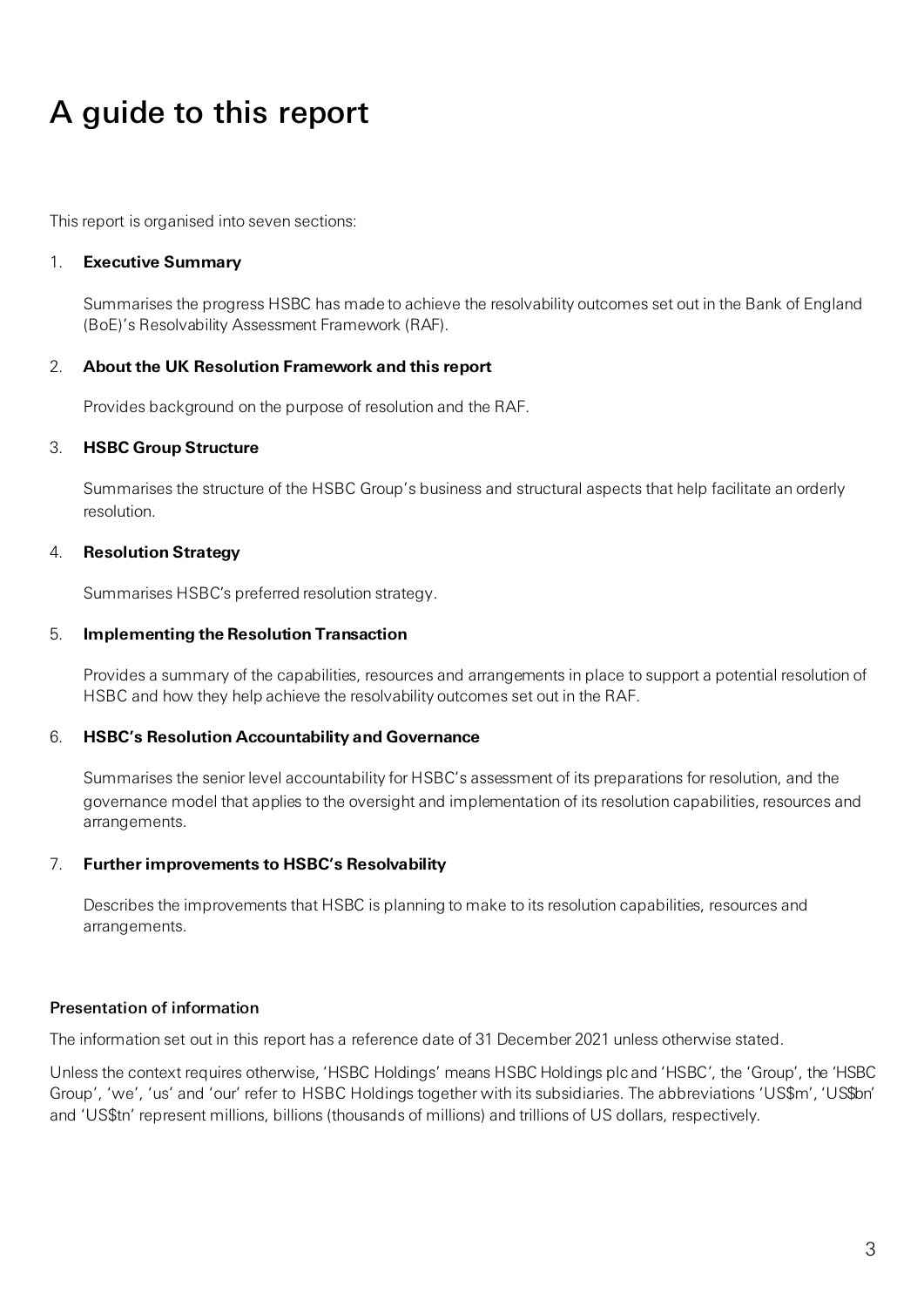# <span id="page-3-0"></span>1. Executive Summary

The 2008/9 financial crisis highlighted the importance of both financial institutions and regulators being prepared to respond effectively to severe stress events, and the disruptive and costly nature of disorderly bank failure.

As part of the subsequent global regulatory reforms, regulators have called on large, systemically important financial institutions, such as HSBC, to improve their preparations for responding to such events – to ensure they have tools to recover from stress scenarios (recovery planning) and, in the unlikely event they are unable to recover, to ensure they have capabilities to manage a failure in an orderly way (resolution planning).

Since the financial crisis, the BoE and the Prudential Regulation Authority (PRA) have developed their views and standards on resolution, culminating in the creation of the RAF[1](#page-3-1). The overarching aim of the RAF is to ensure that financial institutions such as HSBC are able to demonstrate that they could be resolved in an orderly way in the event of a resolution and are accountable for ensuring that they are prepared for resolution. The RAF brought together new and existing rules and policies regarding resolution planning into three resolvability outcomes which major UK banks were required to be able to achieve by January 2022. The three outcomes are:

- i. having adequate financial resources in the context of resolution;
- ii. being able to continue to do business through resolution and restructuring; and
- iii. being able to co-ordinate and communicate effectively within the firm and with the authorities and markets so that a resolution and subsequent restructuring are orderly.

As a global systemically important bank (G-SIB) with approximately 40 million customers worldwide, HSBC supports the aims of the RAF. HSBC is committed to continually maintaining and improving its capabilities to manage stress, recovery and to facilitate an orderly resolution, thereby helping to ensure that the HSBC Group is prepared for any potential future crises.

To meet the three RAF outcomes, HSBC has built on its existing preparations while making further significant improvements to its resolvability capabilities. To support the HSBC Group's resolution strategy, HSBC has assessed resolvability from both a UK-focussed and a Group-wide perspective and has sought to implement consistent capabilities across its material entities<sup>[2](#page-3-2)</sup>, addressing local resolution requirements where relevant. Our key capabilities to date include:

### *Outcome 1: Adequate financial resources*

- $\blacklozenge$  US\$ 271bn<sup>[3](#page-3-3)</sup> of total loss-absorbing capital on a Group consolidated basis (equal to 32.3% of the HSBC Group's risk-weighted assets (RWA) against a regulatory minimum of 26.3%) to help recapitalise HSBC in the context of resolution.
- US\$ 880bn[4](#page-3-4) of high-quality liquid assets (HQLA) on a Group consolidated basis (equal to 29.7% of the total net asset base of the HSBC Group) to help provide liquidity to our operating banks in the context of resolution.

<span id="page-3-4"></span><sup>4</sup> As at 31st December 2021. Note that, of the US\$ 880bn, US\$ 172bn of which is to be taken as having 'limited' transferability around the HSBC Group following the application of European Commission Delegated Regulation (EU) 2015/61. See HSBC Holdings' Annual Report and Accounts 2021 for further information.

<span id="page-3-2"></span><span id="page-3-1"></span><sup>&</sup>lt;sup>1</sup> See https://www.bankofengland.co.uk/financial-stability/resolution/resolvability-assessment-framework<br><sup>2</sup> HSBC has developed capabilities to meet the BOE's RAF requirements in its 15 most material entities, accounting assets. This includes HSBC Holdings plc, HSBC Bank plc, HSBC UK Bank plc, HSBC Continental Europe, HSBC Trinkaus and Burkhardt AG, HSBC Bank Malta plc, The Hongkong and Shanghai Banking Corporation Limited, Hang Seng Bank Limited, HSBC Bank (China) Company Limited, HSBC Life (International) Limited, HSBC Bank USA National Association, HSBC Securities (USA) Inc, HSBC Bank Canada, HSBC Mexico, S.A. and HSBC Bank Middle East Limited.

<span id="page-3-3"></span> $3$  US\$ 271bn represents the HSBC Group's consolidated MREL/TLAC as at 31<sup>st</sup> December 2021; which is 32.3% of Group RWAs as at 31<sup>st</sup> December 2021 (on a transitional basis) against a binding requirement of 26.3% as at 1<sup>st</sup> January 2022. Further details regarding the MREL that HSBC has issued, including at the level of each of its resolution groups, are set out in its Pillar 3 disclosures available at https://www.hsbc.com/investors/results-and-announcements.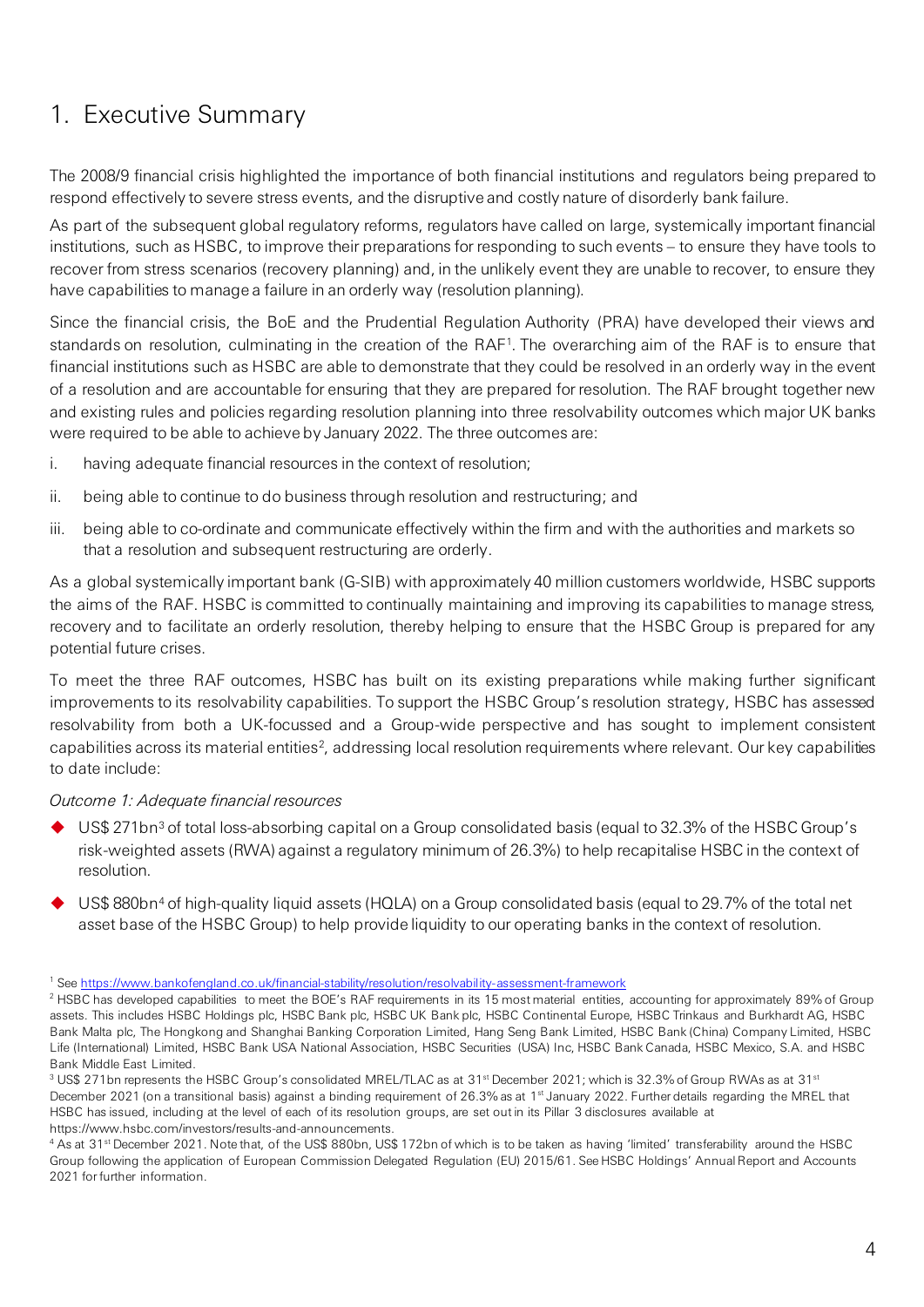New valuations capabilities to help inform HSBC's entry into resolution, the terms of a subsequent bail-in and recapitalisation, and any required restructuring to restore viability.

#### *Outcome 2: Continuity and restructuring*

- A global operational service company structure specifically configured to support HSBC's resolvability on an ongoing basis.
- A ring-fenced bank in the UK (HSBC UK Bank plc).
- ◆ Readily-available information on HSBC's key service arrangements to help identify any risks to continuity arising from entry into resolution.
- Risk assessments setting out the actions HSBC would be required to take in order to maintain access to important payment systems, clearing houses, and securities depositories.
- Third-party contingency arrangements are in place to help ensure the HSBC Group is able to clear US dollars in resolution.
- Inclusion of contractual terms in certain critical operational contracts to help to ensure the continuity of service provision to support restructuring.
- Additional and enhanced restructuring options that could be taken to restore HSBC to viability, supported by the creation of a process to develop a business reorganisation plan (BRP).

#### *Outcome 3: Co-ordination and communication*

- Key roles in resolution identified through new methodology, with enhanced plans to help ensure the retention of key people in resolution.
- $\blacklozenge$  A governance framework, aligned with existing governance structures, to facilitate the implementation of resolution.
- ◆ Communications plans to help ensure HSBC is able to plan for and deliver communications to all its stakeholders in resolution.

The improvements we have made should continue to improve our day-to-day financial and operational resilience and, in doing so, help support our ability to serve our customers.

As part of the RAF, HSBC has performed a self-assessment of its preparations for resolution (Self-Assessment) and is disclosing in this report a summary of that assessment. Alongside this report, the BoE will communicate publicly its assessment of HSBC's resolvability and the resolvability of other firms that are subject to the RAF.

HSBC's global presence and its international banking model means that it provides many financial products and services across multiple regions. Accordingly, HSBC has built resolution capabilities that aim to: (a) minimise the impact of HSBC's resolution on both the UK and global financial systems; depositors, clients, and counterparties; (b) maintain continuity of HSBC's core business lines, critical banking functions and its material operating banks; and (c) avoid the destruction of value associated with a disorderly and / or sudden break-up of HSBC's global wholesale client network across its business lines.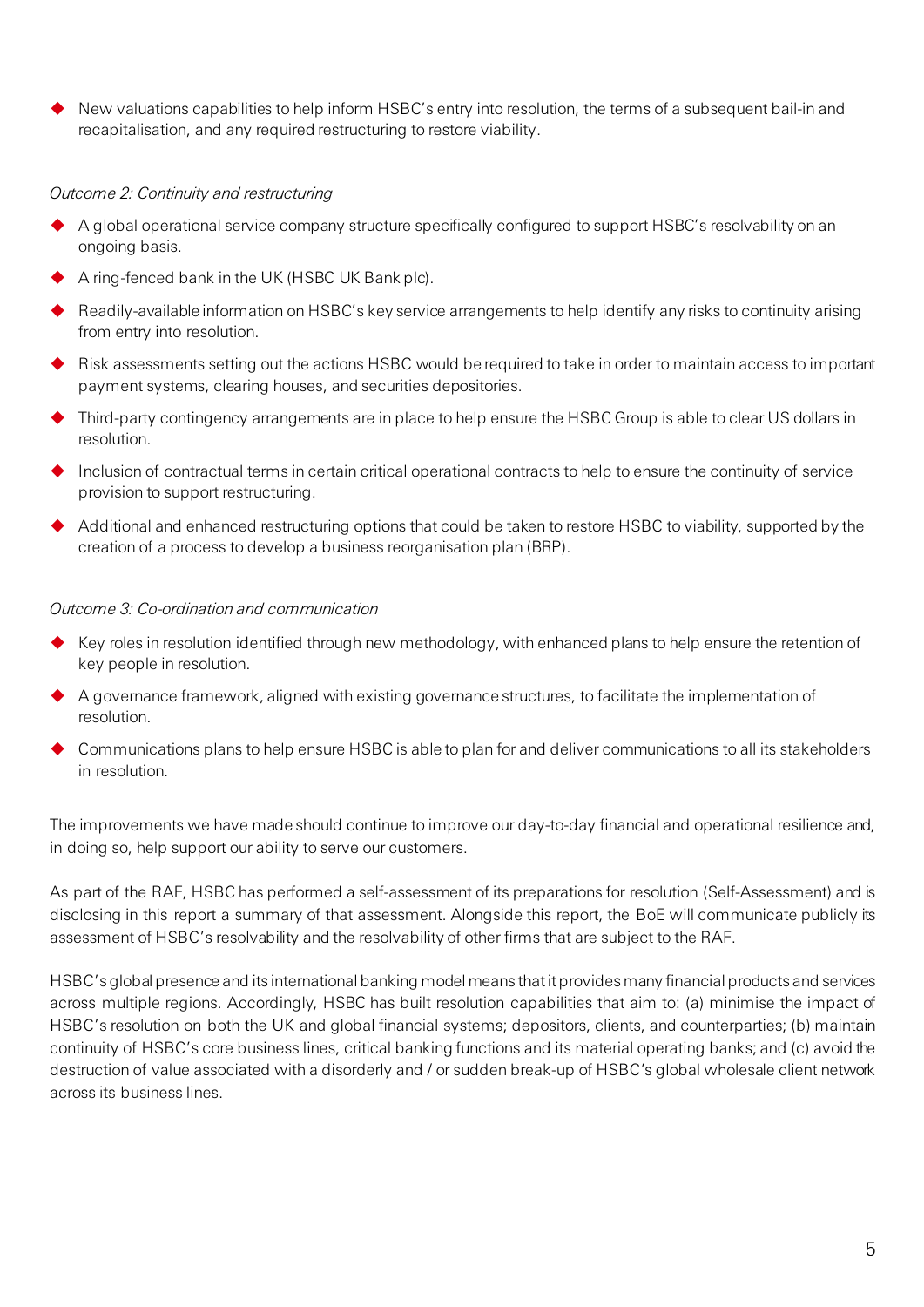In assessing our preparations for resolution, we have identified areas that require further improvement. In particular, HSBC recognises that it needs to take steps to enhance its capabilities for the execution of deep restructuring actions<sup>5</sup> that could potentially be required in certain resolution scenarios. As an international financial institution operating in 64 countries and territories, HSBC utilises shared services, operational assets and technology across multiple business lines and geographies. The changes that would be required to this infrastructure to support certain restructuring actions, which may be needed in resolution, would be complex. HSBC is in the process of performing a thorough assessment of the preparatory actions which may be needed to enable a timely and orderly restructuring in a resolution context. These actions will potentially be executed over a multi-year period. Other planned enhancements include improvements to our resolution-specific liquidity reporting and forecasting, including analysis which identifies and projects collateral balances that may be available in resolution. This work will be developed in 2022 and 2023 with the aim of providing more granularity, automation and flexibility. HSBC will also undertake further analysis on its payment, settlement, custody and clearing services providers, referred to as Financial Market Infrastructures (FMIs) that are not critical to its business to identify and help mitigate any potential risk to resolution.

The HSBC Holdings Board (Board) has been actively engaged in and has overseen the development of HSBC's resolvability capabilities. As part of the Board and senior management's commitment, HSBC continues to invest considerable resources in strengthening its recovery and resolution planning (RRP) and execution capabilities, and ensuring they are regularly tested with learnings and improvements shared across relevant areas of the HSBC Group.

As part of this investment, significant effort continues to be made to further embed resolution planning into our business-as-usual operations in order to help ensure the sustainability and operational readiness of resolution planning in the HSBC Group. HSBC is enhancing its RRP operating model by transitioning into a Group-wide operating framework that includes the allocation of responsibility for maintaining resolvability capabilities to key accountable executives on the HSBC Group's Executive Committee and the expansion of HSBC's Global RRP Office. This aims to ensure that RRP requirements continue to be addressed and that an appropriate level of readiness is maintained at all times.

The Board's oversight has been supported by a review and challenge framework, involving HSBC's Risk and Internal Audit functions, created to help support the development of our resolvability capabilities and provide further assurance. The Board, along with the HSBC Group Executive Committee and other senior management, have also taken part in live simulations to help provide assurance that the resolution capabilities could operate as intended.

We are pleased to present this summary of our preparations to support the BoE and PRA, as well as our other regulators and resolution authorities globally, in executing the preferred resolution strategy of the HSBC Group in the event of any resolution and we are committed to working with these partners to continue enhancing our preparedness for resolution.

<span id="page-5-0"></span><sup>&</sup>lt;sup>5</sup> HSBC defines "deep restructuring actions" to be the most fundamental restructuring actions which could potentially be required in certain resolution scenarios.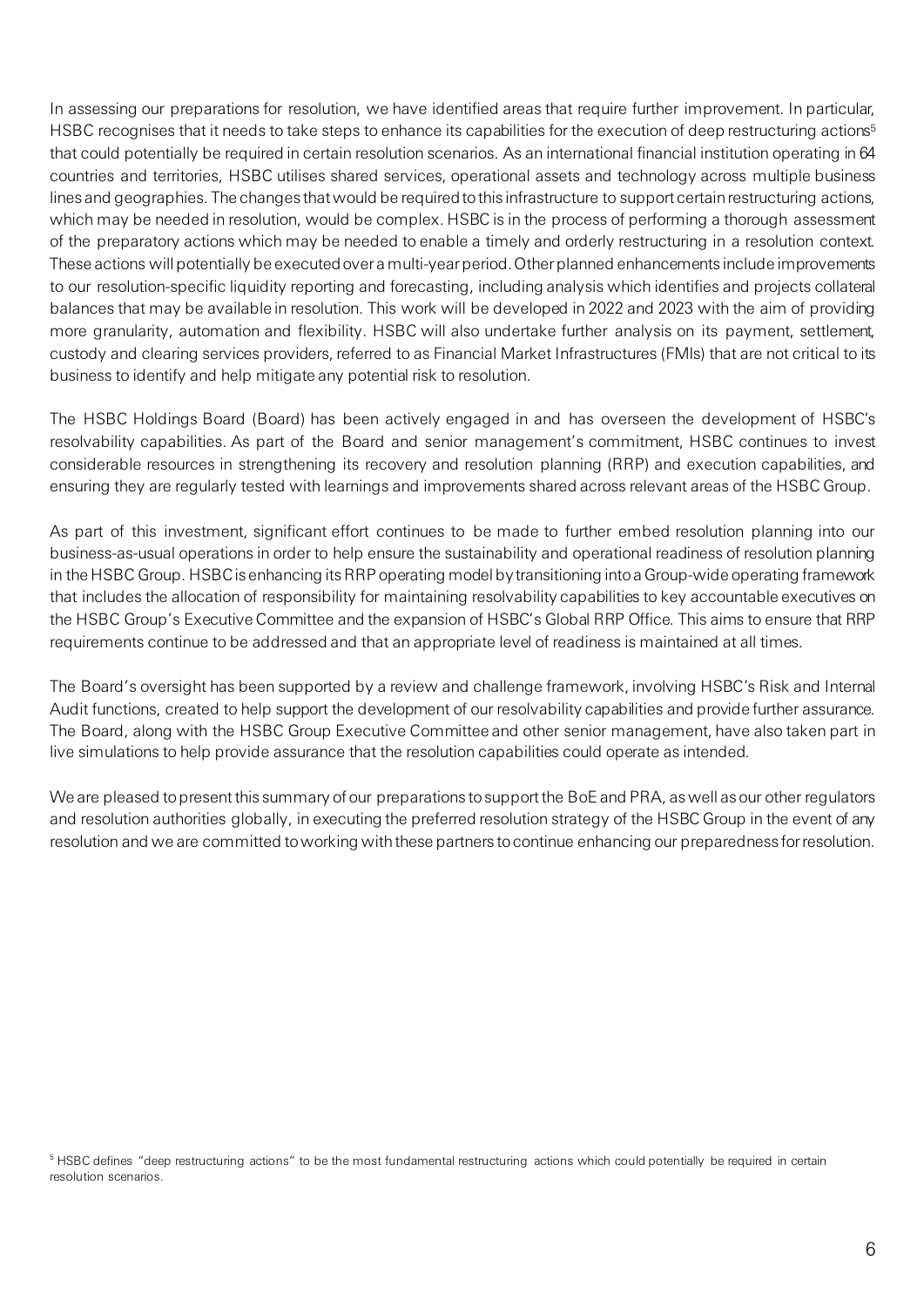# <span id="page-6-0"></span>2. About the UK Resolution Regime and this report

### 2.1. The purpose of resolution

As part of global reforms, regulators have called on large, systemically important financial institutions, including HSBC, to improve their preparations for responding to severe stress events. This has included developing recovery capabilities that would be used in the case of severe stress. These recovery capabilities are set out in HSBC's Group Recovery Plan (GRP), which includes a range of options that could be used to recover the HSBC Group, supported by scenario testing (to help ensure that the options provide sufficient recovery capacity), playbooks and governance arrangements. If recovery planning fails, then HSBC could be placed in resolution.

The purpose of resolution is to manage the failure of a bank or financial institution in order to minimise the impact on depositors, the financial system and public finances. The BoE and HSBC's other resolution authorities need to be assured they can use their powers, if needed, to resolve HSBC, while still protecting public funds, avoiding significant adverse effects on the financial system, and ensuring continuity of banking services and critical functions<sup>[6](#page-6-1)</sup>. In turn, HSBC is expected to have the capabilities to carry out its resolution strategy, as determined by the BoE and other resolution authorities.

Further information regarding the UK's resolution regime can be found on the BoE's website<sup>7</sup>.

### 2.2. Resolvability Assessment Framework

Since the financial crisis, the BoE has developed its views on resolution, culminating in the creation of the RAF. The overarching aim of the RAF is to ensure that firms that are subject to the RAF are able to demonstrate that they could be resolved in an orderly way and are accountable for demonstrating how they are prepared for resolution. The RAF brought together new and existing rules and policies regarding resolution planning into three outcomes which major UK banks were required to be able to achieve by January 2022:

- i. To have adequate financial resources in the context of resolution;
- ii. To be able to continue to do business through resolution and restructuring; and
- iii. To be able to coordinate and communicate effectively within the firm and with the authorities and markets so that resolution and subsequent restructuring are orderly.

The RAF defines the information that firms need to provide to the BoE, and how the BoE will use this information to determine whether a firm is adequately prepared for resolution. This includes how firms should prepare to meet the resolution outcomes. Further details on the RAF, the resolution outcomes and related policy requirements are available from the BoE's website<sup>[8](#page-6-3)</sup>.

### 2.3. Delivering RAF outcomes across the HSBC Group

To support the HSBC Group's preferred resolution strategy, HSBC has sought to implement consistent resolution capabilities across its material entities, whilst also addressing local resolution requirements where relevant. This is consistent with HSBC's view that holding the HSBC Group together in resolution is the optimal strategy to deliver the most effective resolution outcome for all of its stakeholders.

<span id="page-6-1"></span><sup>&</sup>lt;sup>6</sup> As set out in the Financial Stability Board's Recovery and Resolution Planning for Systemically Important Financial Institutions: Guidance on Identification of Critical Functions and Critical Shared Services, 'critical functions' are activities performed for third parties where failure would lead to the disruption of services that are vital for the functioning of the real economy and for financial stability due to the banking group's size or market share, external and internal interconnectedness, complexity and cross-border activities.

<span id="page-6-2"></span><sup>7</sup> <https://www.bankofengland.co.uk/financial-stability/resolution>

<span id="page-6-3"></span><sup>8</sup> <https://www.bankofengland.co.uk/financial-stability/resolution>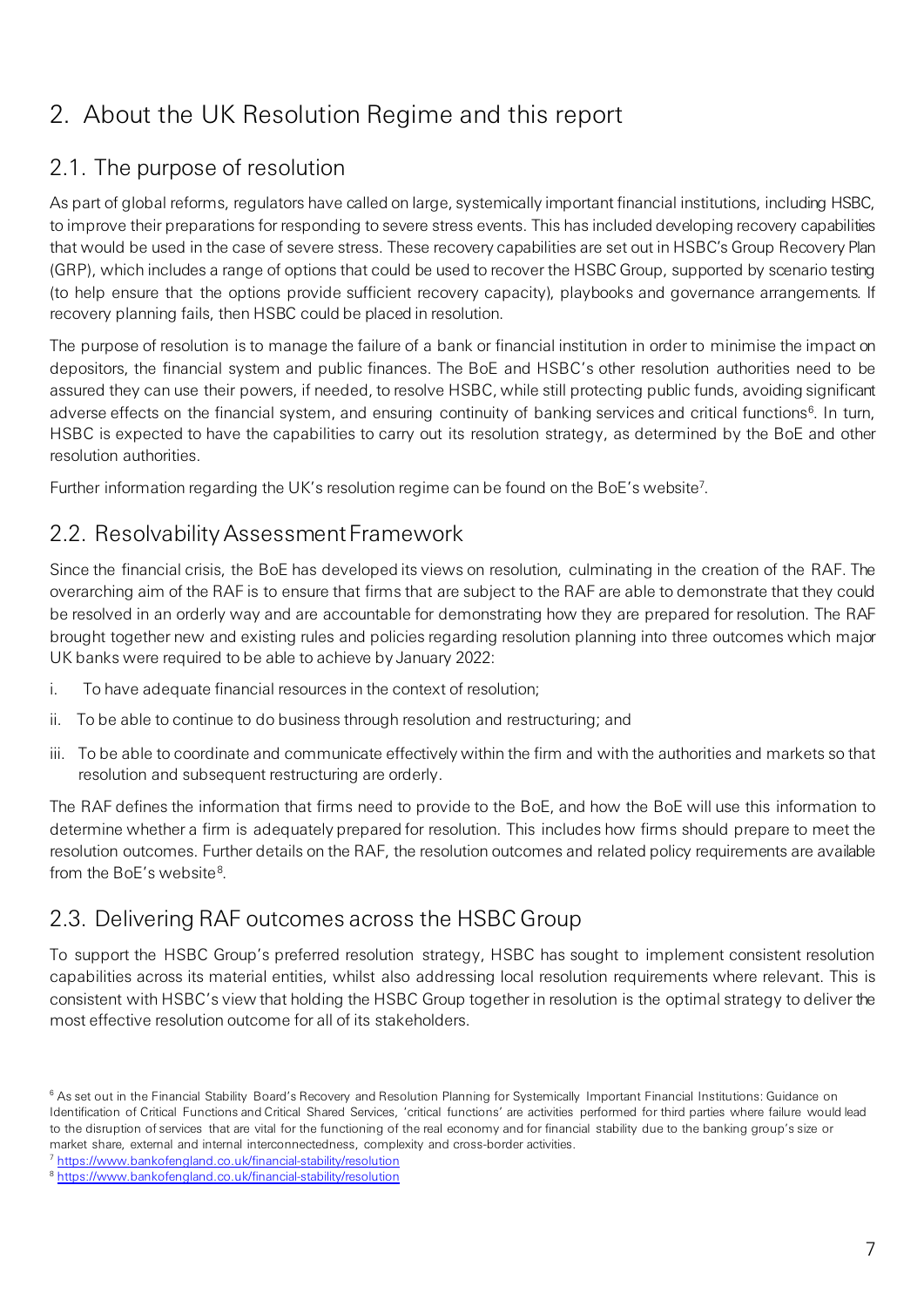# <span id="page-7-0"></span>3. HSBC Group Structure

### 3.1. Overview of the HSBC Group

HSBC is a G-SIB with an international network and global footprint. It has approximately 40 million customers, total consolidated assets of US\$ 3.0tn and operations in 64 countries and territories, making it one of the largest banking and financial services organisations globally.

The parent holding company of the HSBC Group is HSBC Holdings plc (HSBC Holdings), which sits at the top of a legal entity structure that consists of a global network of locally-incorporated subsidiary companies and branches organised broadly into regional sub-groups. HSBC Holdings' ordinary shares are listed or admitted to trading on the London Stock Exchange, the Hong Kong Stock Exchange, the New York Stock Exchange (in the form of American Depositary Receipts) and the Bermuda Stock Exchange.

The HSBC Group's operating bank subsidiaries are located across five regions: Europe, Asia, the Middle East and North Africa, North America and Latin America. This includes the UK ring-fenced bank (HSBC UK Bank plc).

HSBC provides a comprehensive range of banking and related financial services to retail, corporate and institutional customers and governments, operating through three global businesses: Wealth and Personal Banking (WPB), Commercial Banking (CMB), and Global Banking and Markets (GBM).

HSBC's global customer franchise and cross-border trade and capital flows help diversify its global banking franchise by bringing financial capital, resources and earnings to support the HSBC Group as a whole as we serve our customers' needs in local and global markets. This means HSBC has a globally interconnected business model, with its global business lines contributing to the delivery of critical functions within and across jurisdictions. It is, therefore, important to ensure continuity in these business lines across all of our regions in resolution, at least in the short term.

Given the geographical footprint of the HSBC Group, resolution authorities have determined that HSBC has three resolution groups that together account for 93% of total HSBC Group RWAs: The Asia resolution group, the European resolution group and the US resolution group. The simplified structure chart set out below provides further details on HSBC's resolution entities and its resolution groups.

Information including key metrics relating to the resolution groups is set out in HSBC Holdings' Pillar 3 disclosures available on the HSBC investor relations website a[t https://www.hsbc.com/investors.](https://www.hsbc.com/investors)

Further details of HSBC's business can be found in the HSBC Holdings Annual Report and Accounts available on the HSBC investor relations website, together with related financial information.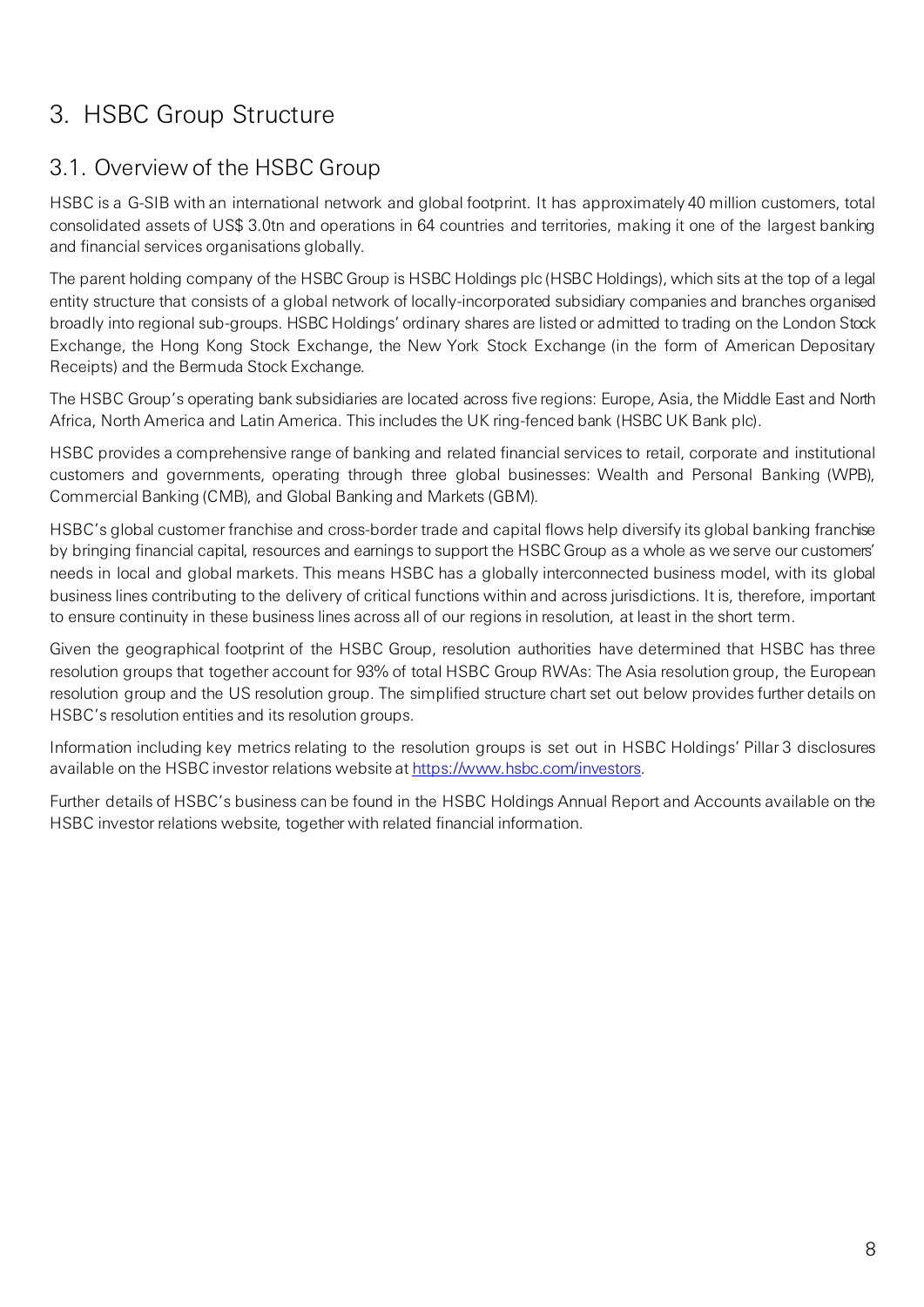### *Simplified HSBC Corporate Structure Chart[9](#page-8-0)*



### 3.2. Structural aspects that facilitate resolution

HSBC Holdings is the sole issuer within the HSBC Group of total loss-absorbing capacity (TLAC) or MREL<sup>[10](#page-8-1)</sup> to external investors, while TLAC/MREL is issued internally within the HSBC group with intermediate holding companies that could act as resolution entities for the US and Asia resolution groups. TLAC/MREL is also issued on an intra-group basis by material operating banks to support their recapitalisation in resolution.

The HSBC Group implemented the UK ring-fencing rules, which came into effect on 1st January 2019, through the creation of HSBC UK Bank plc as a newly regulated ring-fenced bank containing HSBC's UK WPB and CMB businesses.

HSBC has established an operational service structure (the ServCo Group). This model, implemented in response to operational continuity and UK structural reform requirements, aims to ensure that operating entities across the HSBC Group can continue to receive critical services if HSBC were to be placed into resolution. The ServCo Group is structurally independent from the operational entities to which it provides services, with critical operational service capabilities, including people, systems, real estate, intellectual property, and other operational assets, held within the ServCo Group. The ServCo Group has its own financial resources including a liquidity buffer which would help to ensure the continued provision of services should HSBC be placed into resolution.

<span id="page-8-0"></span><sup>&</sup>lt;sup>9</sup> Simplified Structure Chart as at 31st December 2021. Showing entities in major markets, wholly owned unless shown otherwise.

<span id="page-8-1"></span><sup>&</sup>lt;sup>10</sup> A bank's total loss absorbing capacity (TLAC) includes Common Equity Tier 1, Additional Tier 1 and Tier 2 regulatory capital instruments, as well as other bail-in-able debt instruments known as "Eligible Liabilities". In the UK and EU, TLAC requirements are referred to as minimum requirements for own funds and eligible liabilities (MREL). In practice, the terms MREL and TLAC are used interchangeably, though MREL is an EU/UK concept.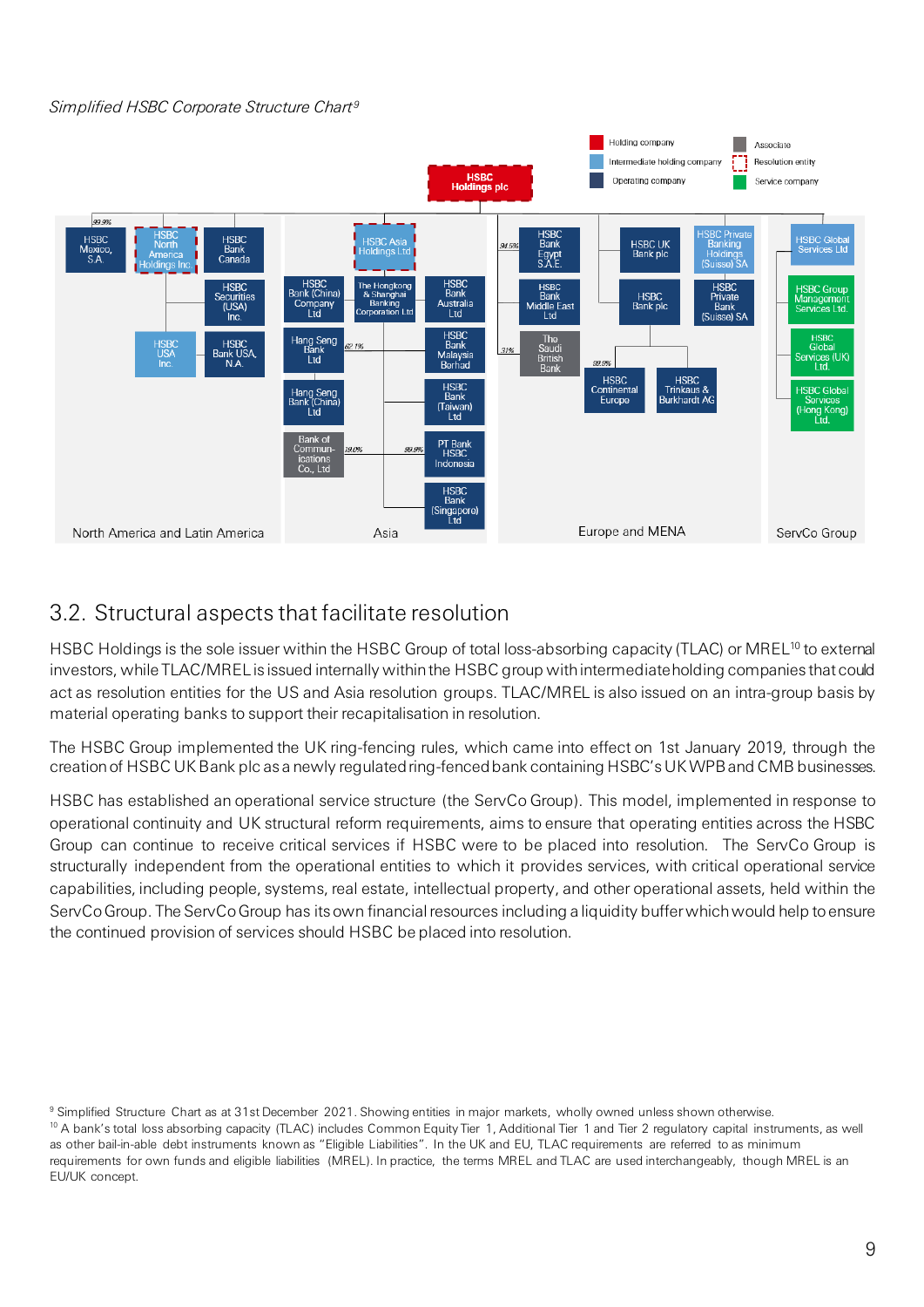# <span id="page-9-0"></span>4. Resolution Strategy

# 4.1. Preferred resolution strategy

HSBC's preferred resolution strategy is multiple point of entry (MPE) bail-in, as determined by the BoE in co-ordination with HSBC's other regulators and members of HSBC's Global Crisis Management Group (CMG)[11](#page-9-1). This strategy provides flexibility for HSBC to be resolved:

- i. Through a bail-in at the HSBC Holdings-level, which facilitates recapitalisation of operating bank subsidiaries in the HSBC Group (as required) through the write-down or conversion to equity of TLAC/MREL issued on an intra-group basis, while restructuring actions are undertaken, with the HSBC Group remaining together; and/or
- ii. At a resolution group level pursuant to the application of statutory resolution powers by host resolution authorities locally.

HSBC considers that the first option is the optimal strategy to deliver the most effective resolution outcome for its stakeholders, as it should help reduce the risk of disrupting the continuity of critical functions, including cross-border, wholesale services to clients between resolution groups and across the HSBC network, avoid the destruction of value associated with a disorderly and / or sudden break-up of our global business lines, and minimise the risk to public funds.

In designing our resolution capabilities, consideration has been given to both the scenarios where the HSBC Group is held together and where other host resolution authorities exercise their statutory resolution powers locally.

# 4.2. Bail-in process

In the event of a resolution of the HSBC Group, it is anticipated that the BoE will apply statutory powers to write down or convert to equity the TLAC/MREL issued externally by HSBC Holdings. This would enable operating bank subsidiaries of the HSBC Group to be recapitalised, as needed, to support the resolution objectives and maintain the provision of critical functions globally. Recapitalisation of operating bank subsidiaries would be achieved through the write-down, or conversion to equity, of internally issued TLAC/MREL as required.

This approach to recapitalising operating bank subsidiaries would aim to allow the HSBC Group to stay together in order to help ensure an effective stabilisation of the HSBC Group as a whole and the continuity of critical functions, whilst also facilitating an orderly restructuring process, as needed, to address the cause of failure. This strategy is designed to avoid operating bank subsidiaries defaulting on their obligations and allow them to continue to meet all of their other payment and performance obligations owed to financial counterparties, vendors and other creditors. Depositors would be expected to continue to have uninterrupted access to their deposits and related banking services throughout the entire resolution process.

It is anticipated that any resolution of HSBC as a group would be coordinated by the BoE and the PRA as HSBC's home resolution authority and prudential regulator, respectively. HSBC expects that the BoE would co-ordinate closely with the Group's host resolution authorities outside the UK in the run-up to resolution and would seek to apply our resolution strategy pre-emptively to recapitalise operating bank subsidiaries as needed.

For further details on how the BoE might execute a potential bail-in, see the BoE's operational guide on executing bail- $in<sup>12</sup>$  $in<sup>12</sup>$  $in<sup>12</sup>$ .

<span id="page-9-1"></span><sup>&</sup>lt;sup>11</sup> The HSBC Group's CMG comprises regulators and resolution authorities from jurisdictions in which the HSBC Group has a significant presence. The CMG formally meets annually to consider the HSBC Group's recovery and resolution planning. The CMG would be assembled to coordinate a resolution of HSBC (led by the BoE) if that were ever required.

<span id="page-9-2"></span><sup>&</sup>lt;sup>12</sup> Executing bail-in: an operational guide from the Bank of England available at [https://www.bankofengland.co.uk/paper/2021/executing-bail-in-an](https://www.bankofengland.co.uk/paper/2021/executing-bail-in-an-operational-guide-from-the-boe)[operational-guide-from-the-boe](https://www.bankofengland.co.uk/paper/2021/executing-bail-in-an-operational-guide-from-the-boe)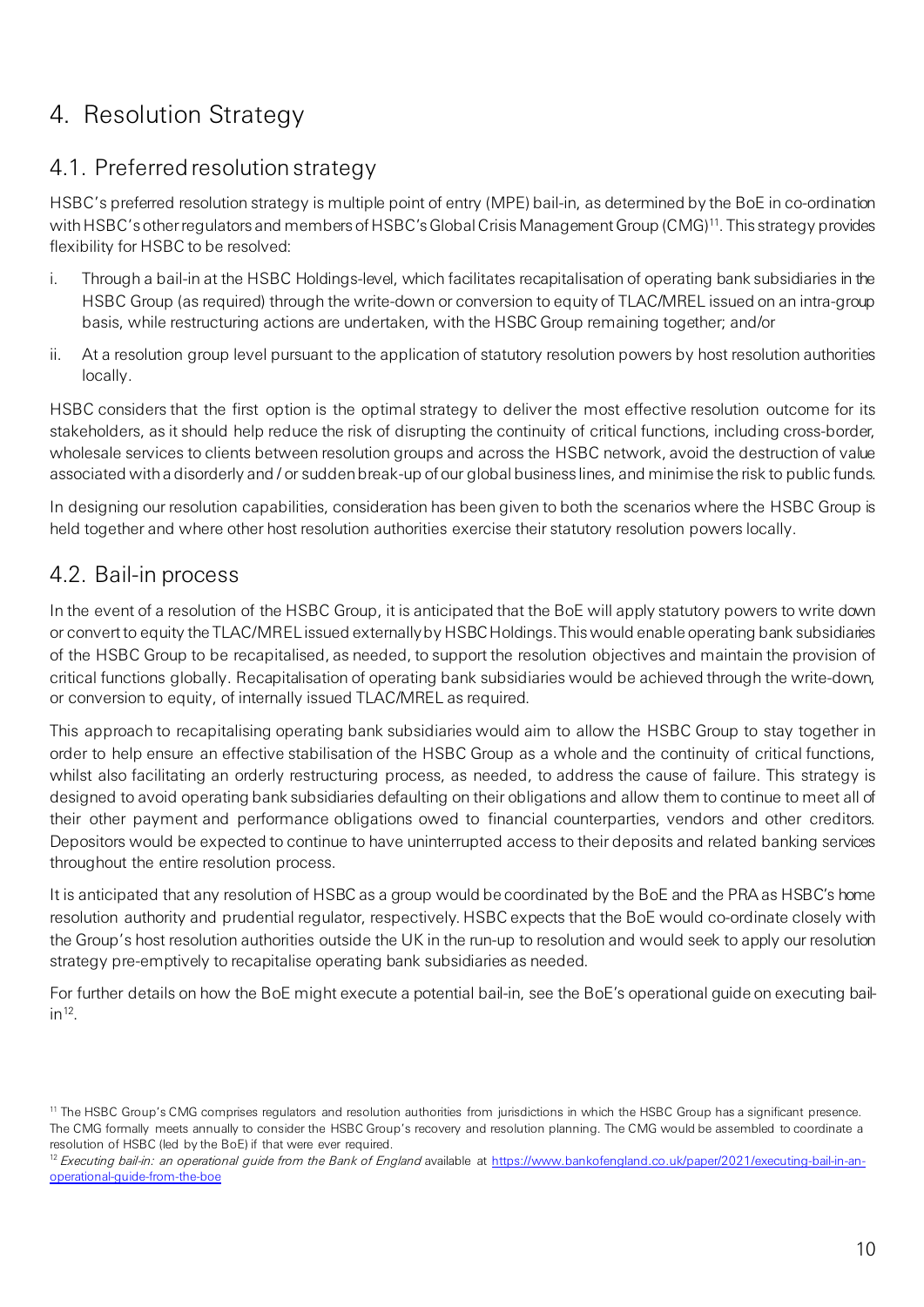# 4.3. Flexibility for resolution powers to be used at the resolution group level

Given the HSBC Group's corporate structure, HSBC is overseen by various regulators and resolution authorities. Host resolution authorities outside the UK could also use their statutory resolution powers in respect of the resolution groups for which they are responsible. This may occur, for example, in the event that host resolution authorities felt that holding the HSBC Group together may no longer achieve their resolution objectives.

The application of these local statutory resolution powers may or may not result in such resolution groups ceasing to be part of the HSBC Group, depending on the resolution strategy adopted by the relevant host resolution authority. HSBC's operating bank subsidiaries that are not part of the three resolution groups would be subject to relevant statutory proceedings independently of the rest of the HSBC Group, if the conditions to initiating such proceedings were met.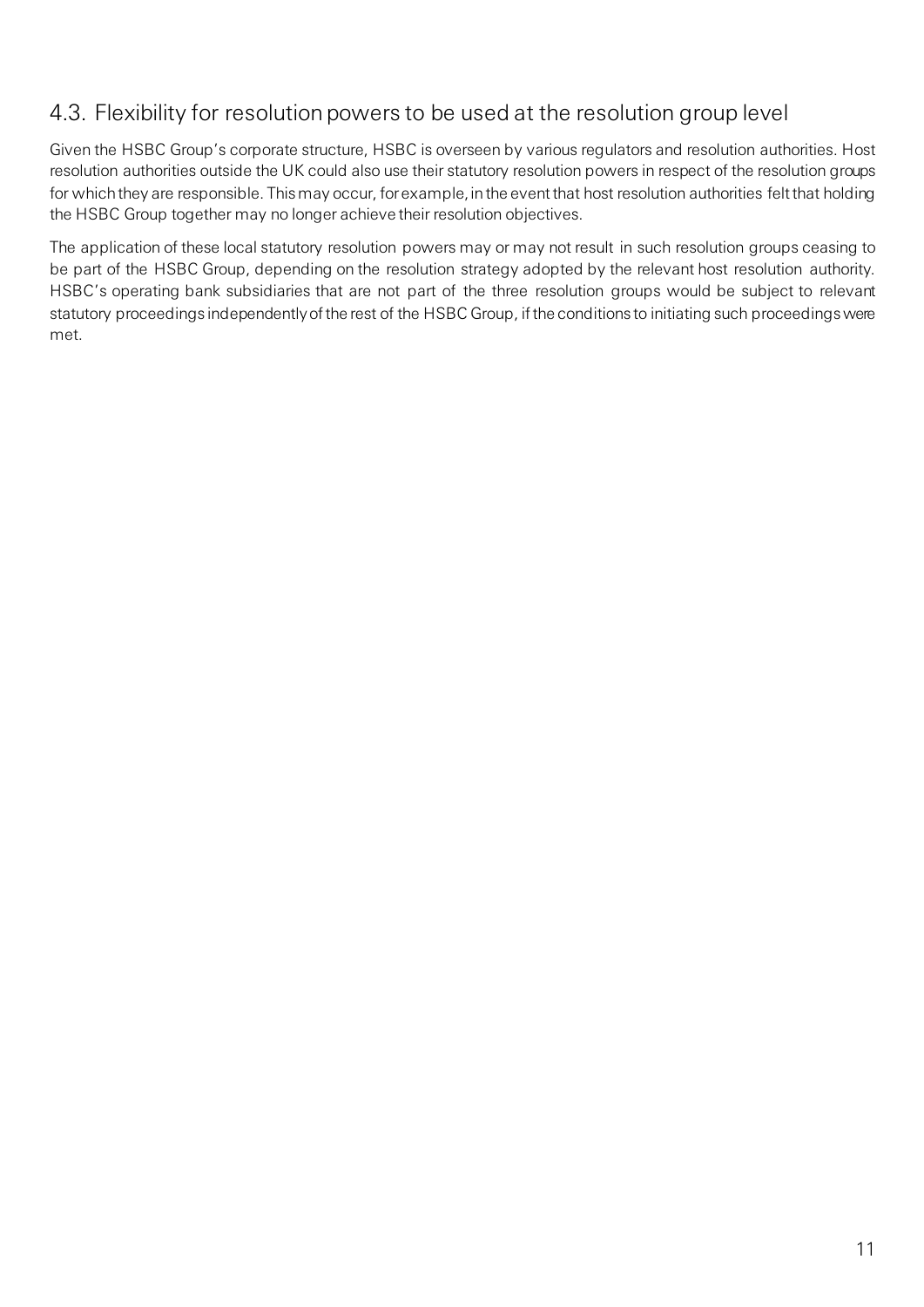# <span id="page-11-0"></span>5. Implementing the resolution transaction

# 5.1. Prior to resolution: execution of the recovery plan

HSBC uses a range of recovery indicators to monitor developing financial stresses. The recovery indicators are designed to help ensure that the HSBC Group remains alert to stress, is able to respond to stress events quickly, and is in a position to pre-empt material impacts on its financial position. These indicators include forward-looking metrics alongside qualitative and quantitative measures. It is therefore expected that there would be a degree of early warning about the onset of severe stresses.

HSBC's GRP establishes a set of capabilities for risk management from business-as-usual through to stress, on to recovery and ultimately to the commencement of resolution. The GRP also sets out a number of strategic management actions which could be taken to counter stresses and return HSBC to a viable go-forward business. These actions are supported by scenario testing, playbooks and governance arrangements. Only if the actions within the GRP fail to stabilise the HSBC Group, will resolution capabilities be called upon to support an orderly resolution.

We would expect to proactively activate pre-resolution contingency planning in the recovery phase to help support the BoE and PRA's assessment of resolution conditions and to be ready to support an orderly resolution. In the contingency planning phase, HSBC's management may still be in charge, with capabilities in place to support the need to balance pursuing recovery whilst also adequately preparing for a potential resolution.

The timeline below sets out a simplified view of the stages HSBC would expect to take place during a severe stress that deteriorates into resolution.



# 5.2. Approach to resolution capabilities

To inform our preparations for resolution, we have approached resolution as a complex transaction to be executed on an accelerated timeline, as set out in the BoE's Stylised Resolution Timeline. This comprises three key phases:

- i. Pre-resolution contingency planning;
- ii. The resolution weekend; and
- iii. The Bail-in period.

The exit from resolution would take place once bailed-in creditors receive equity in a restructured HSBC, although it is possible that some restructuring actions may not have been completed prior to HSBC's exit from resolution. For further details on the BoE's Stylised Resolution Timeline, please refer to the BoE's website[13.](#page-11-1)

<span id="page-11-1"></span><sup>13</sup> <https://www.bankofengland.co.uk/financial-stability/resolution>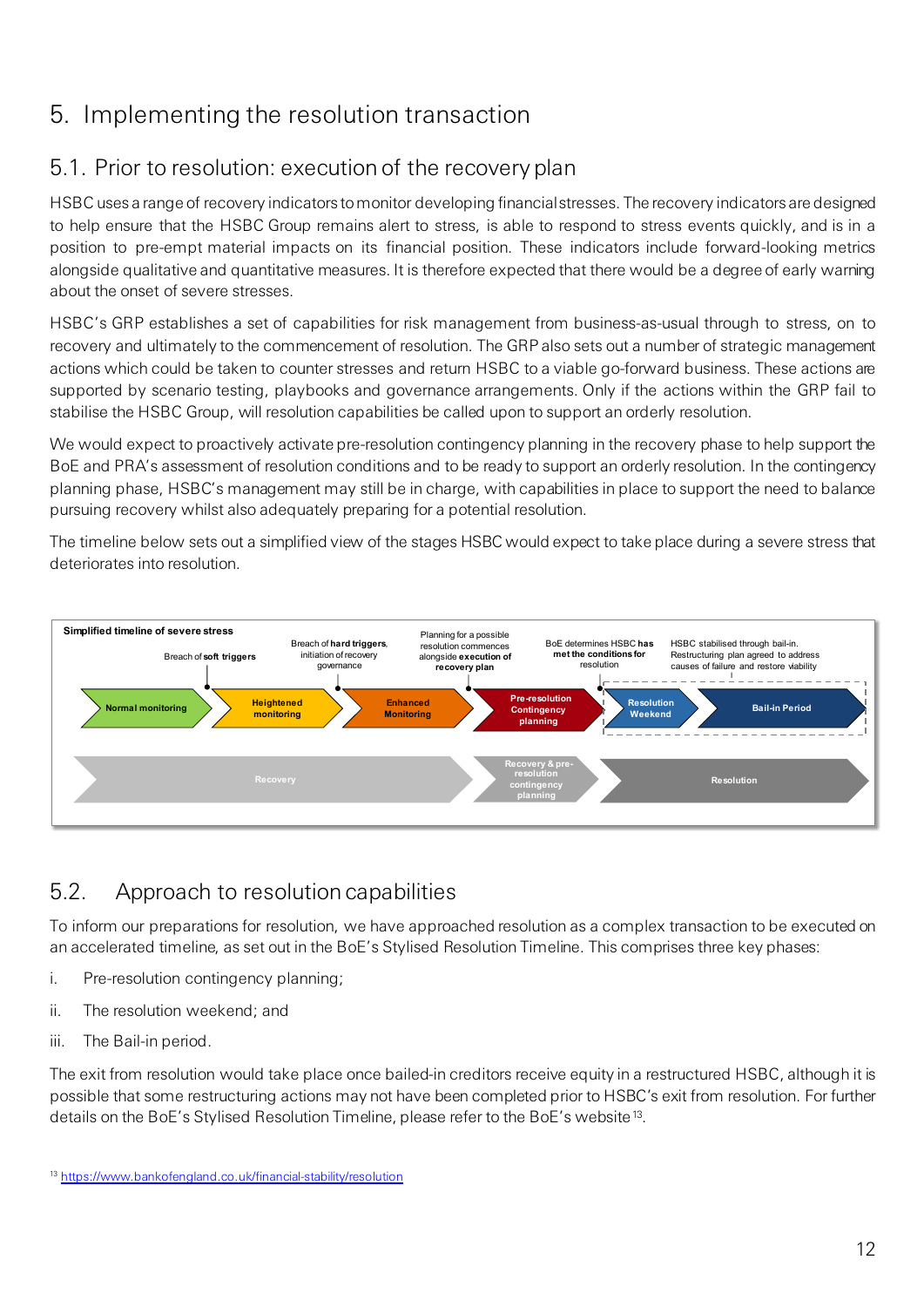HSBC's capabilities, resources and arrangements for resolution have been developed and tailored around the key decisions and actions it would be required to take and support its regulators and resolution authorities in taking, throughout each phase of the resolution timeline.

We have identified and documented these key decisions and actions in a resolution playbook. The playbook covers the continuum from pre-resolution contingency planning (in parallel to recovery planning) to resolution and through restructuring. It guides the Board on the key decisions and actions it would be expected to consider, the documentation that it would expect to receive to support such decisions and actions, the governance framework that would be in place and the key steps to implement the resolution transaction.

### 5.3. How resolution capabilities would support the resolution transaction

### 5.3.1. Outcome 1: Adequate Financial Resources

HSBC is expected to have adequate financial resources to absorb losses and recapitalise so it can continue to operate throughout the resolution period and exit resolution with sufficient financial resources to support the new go-forward business model.

To support this outcome, HSBC's key responsibilities in resolution comprise:

- ensuring the effective recapitalisation of HSBC Holdings and its operating bank subsidiaries (as needed), through the use of TLAC/MREL resources issued externally and on an intra-group basis;
- ensuring an independent valuer is able to carry out timely and robust valuations of the HSBC Group to assess its solvency, the quantum of capital shortfall and the terms of the bail-in;
- ensuring that material HSBC entities can continue to meet their financial obligations as they fall due throughout the resolution period, including monetising a wide range of collateral with third parties, including central banks, where needed; and
- following a successful recapitalisation, enabling the HSBC Group to return to a viable and sustainable business model so it can be returned to private ownership.

A description of the key components of this outcome and the key capabilities that underpin HSBC's ability to discharge these responsibilities are set out below.

### **TLAC/MREL**

HSBC is expected to maintain a sufficient amount of resources that can credibly and feasibly be used to absorb losses in resolution and recapitalise to a level that ensures compliance with the conditions for regulatory authorisation and sustains market confidence. Our key capabilities include:

| US\$ 271bn of TLAC/MREL<br>$(32.3\% \text{ of RWA})$ <sup>14</sup> | HSBC has significant loss absorption and recapitalisation capacity that it believes<br>would be sufficient to absorb plausible levels of losses and recapitalise the HSBC<br>Group and its operating bank subsidiaries (as needed) in the event of resolution. |
|--------------------------------------------------------------------|----------------------------------------------------------------------------------------------------------------------------------------------------------------------------------------------------------------------------------------------------------------|
|                                                                    | TLAC/MREL is issued externally by HSBC Holdings with TLAC/MREL issued on an<br>intra-group basis by (i) intermediate holding companies that could act as resolution                                                                                            |

<span id="page-12-0"></span><sup>&</sup>lt;sup>14</sup> US\$ 271bn represents the HSBC Group's consolidated TLAC/MREL as at 31<sup>st</sup> December 2021. Further details regarding the TLAC/MREL that HSBC has issued, including at the level of each of its resolution groups, are set out in its Pillar 3 disclosures available at [https://www.hsbc.com/investors/results-and-announcements.](https://www.hsbc.com/investors/results-and-announcements) HSBC's minimum MREL requirement as at 1 January 2022 is 27.8% of risk-weighted assets (RWAs).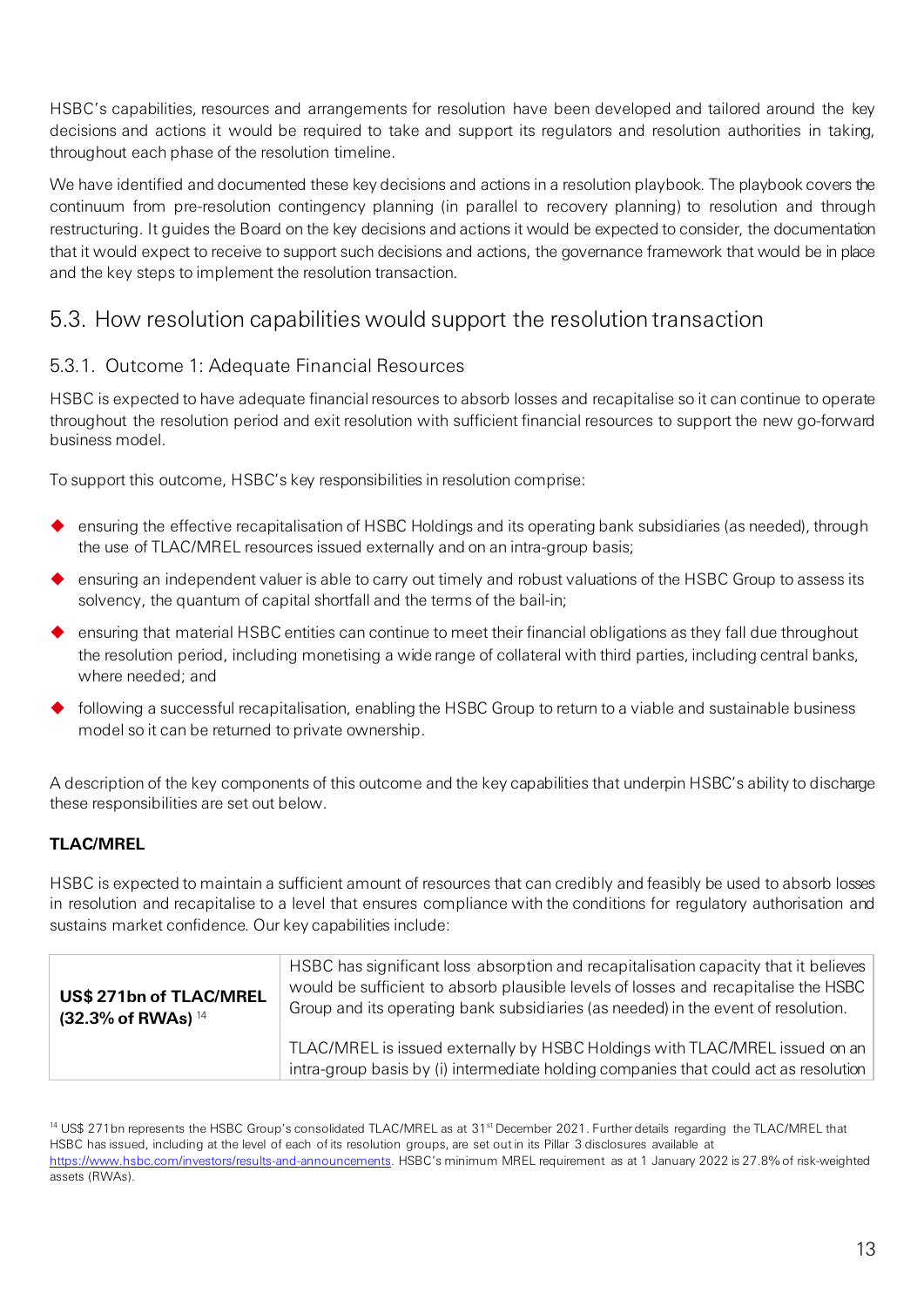|                                                | entities for the Asia and US resolution groups and (ii) certain material operating<br>bank subsidiaries of the HSBC Group, thus ensuring there is sufficient loss-<br>absorbing capacity in each of HSBC's resolution groups. HSBC has a portfolio of<br>legacy TLAC/MREL securities which it continues to review in the context of its<br>resolvability.                                                                                                                                                                                                                   |
|------------------------------------------------|-----------------------------------------------------------------------------------------------------------------------------------------------------------------------------------------------------------------------------------------------------------------------------------------------------------------------------------------------------------------------------------------------------------------------------------------------------------------------------------------------------------------------------------------------------------------------------|
| <b>TLAC/MREL monitoring</b><br>and forecasting | A TLAC/MREL monitoring system has been developed, capturing key data on our<br>external and internal TLAC/MREL resources. This is being used to monitor, manage<br>and report our capital and TLAC/MREL resources, enhancing the existing<br>monitoring and forecasting processes.<br>HSBC plans to further enhance its capital forecasting capabilities more broadly, as<br>part of wider forecasting improvements planned across the Group. These<br>enhancements to improve precision, flexibility and timeliness will support both<br>recovery and resolution planning. |
| <b>Execution of bail-in</b>                    | To support bail-in execution, HSBC has put in place a detailed process and<br>governance framework which would facilitate the write-<br>associated<br>down/conversion into equity of external and internal TLAC/MREL as part of the<br>resolution transaction.                                                                                                                                                                                                                                                                                                              |

### **Valuation in resolution**

HSBC is expected to have valuation capabilities in place to enable an independent valuer to carry out sufficiently timely and robust valuations to support effective resolution. This includes valuations that would help inform entry into resolution, help determine the most appropriate resolution tools, the terms of the resolution and the "no creditor worse off" (NCWO) analysis<sup>15</sup>. Our key capabilities include:

|                              | Accelerated processes for producing resolution valuation analysis have been<br>developed, which have been tested, including with a third party acting as a<br>hypothetical independent valuer.                                                                                                     |
|------------------------------|----------------------------------------------------------------------------------------------------------------------------------------------------------------------------------------------------------------------------------------------------------------------------------------------------|
| <b>New valuation process</b> | HSBC is of the view that it would be able to support the Board, the independent<br>valuer and the BoE throughout the resolution period but most critically in the pre-<br>resolution contingency planning and resolution weekend phases by producing key<br>valuations relating to the HSBC Group. |
|                              | Through the new valuation processes, HSBC is able to produce:                                                                                                                                                                                                                                      |
|                              | An updated intra-month accounting balance sheet and key regulatory<br>۰<br>metrics on a weekly basis (a "failing-or-likely-to-fail" valuation);                                                                                                                                                    |
|                              | an updated intra-month economic value balance sheet and capital metrics<br>$\bullet$<br>taking into account the impact of selected restructuring actions on a<br>fortnightly basis (an asset and liability valuation);                                                                             |

<span id="page-13-0"></span><sup>&</sup>lt;sup>15</sup> The bail-in power is subject to the "no creditor worse off" safeguard, under which any shareholder or creditor which receives less favourable treatment in resolution than they would have had the institution entered into insolvency may be entitled to compensation.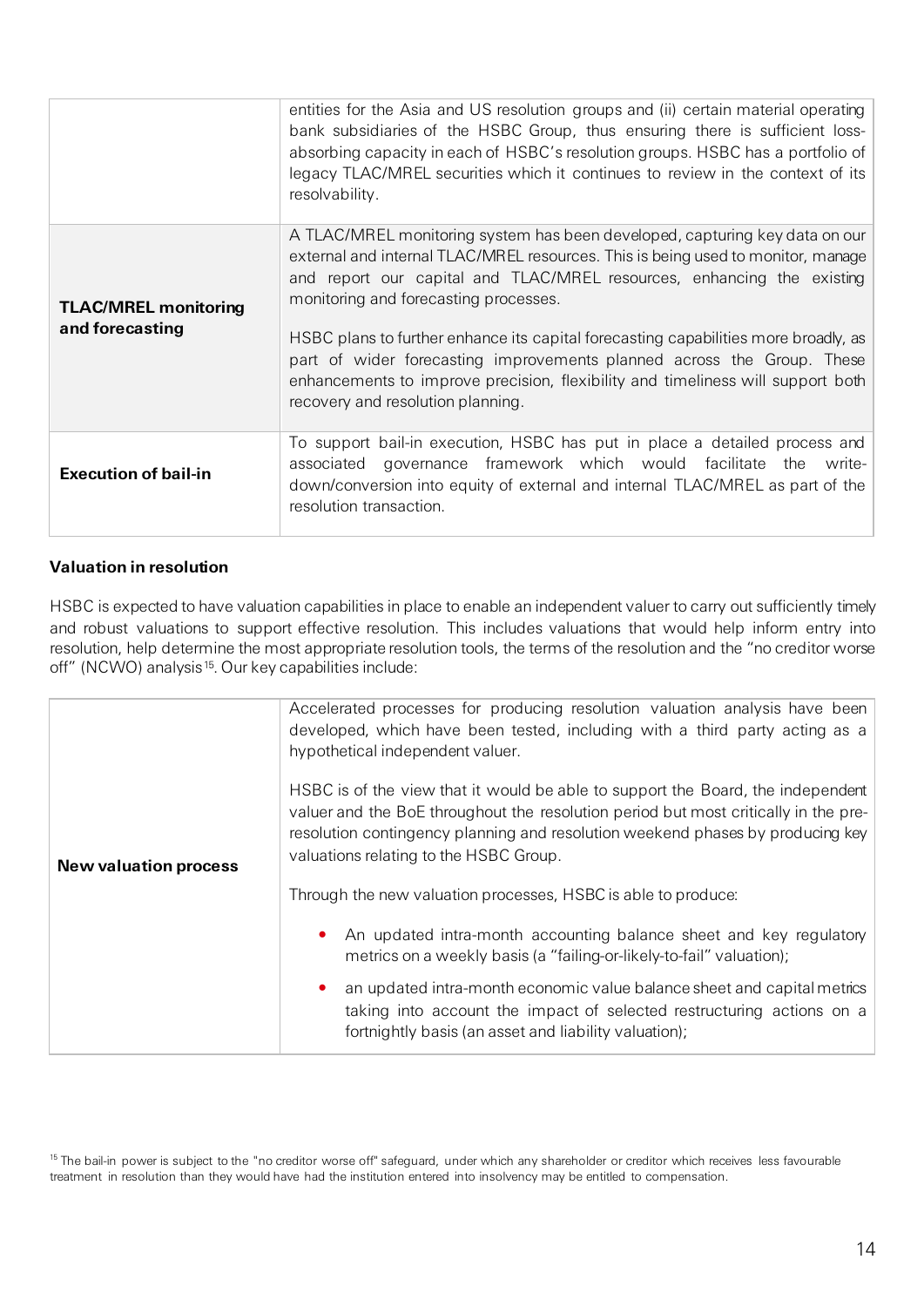|                         | an updated five-year forecast business plan incorporating the impact of<br>$\bullet$<br>proposed restructuring actions on a fortnightly basis. This capability also<br>supports the production of the BRP (an equity valuation); and<br>an updated balance sheet on an insolvency valuation basis in 30 days to<br>$\bullet$<br>inform the NCWO assessment (an insolvency counterfactual valuation).                                                                        |
|-------------------------|-----------------------------------------------------------------------------------------------------------------------------------------------------------------------------------------------------------------------------------------------------------------------------------------------------------------------------------------------------------------------------------------------------------------------------------------------------------------------------|
| <b>Valuation models</b> | HSBC's valuation models have been developed further, including those used in<br>business as usual environments, and new models have been created to support<br>resolution valuations.<br>HSBC plans to enhance the granularity of its data to support these valuations and<br>the flexibility of its models so they can adapt to different scenarios and produce<br>sensitivity analysis of the inputs and assumptions used for the insolvency<br>counterfactual valuation. |

### **Funding in resolution**

HSBC is expected to ensure that it can continue to meet its obligations as they fall due, is able to estimate and monitor its potential liquidity resources and needs, and can mobilise liquidity resources in the approach to and throughout resolution. Our key capabilities include:

|                                                      | HSBC has a total stock of US\$880bn of HQLA held at entity level to provide liquidity<br>to the operating bank subsidiaries.                                                                                                                                                                                                                                                                                                                                                                                                                                                                                                                                                                                                                                                                                                                                                                                       |
|------------------------------------------------------|--------------------------------------------------------------------------------------------------------------------------------------------------------------------------------------------------------------------------------------------------------------------------------------------------------------------------------------------------------------------------------------------------------------------------------------------------------------------------------------------------------------------------------------------------------------------------------------------------------------------------------------------------------------------------------------------------------------------------------------------------------------------------------------------------------------------------------------------------------------------------------------------------------------------|
| US\$880bn <sup>16</sup> of HQLA<br>Group LCR of 138% | The HSBC Group's Liquidity Coverage Ratio (LCR) is 138% demonstrating our<br>strong ability to meet short-term obligations and maintain cash flows in the event<br>of stress and ahead of a possible entry into a resolution scenario. We also maintain<br>access to a diversified mix of funding sources.                                                                                                                                                                                                                                                                                                                                                                                                                                                                                                                                                                                                         |
| <b>Liquidity analysis</b>                            | Analytical capabilities have been developed further to estimate the increased<br>demands on liquidity we would expect to arise in stress and resolution, including<br>increased demands from its FMIs, and to rapidly report spot positions and forecasts.<br>HSBC plans to improve its capabilities to produce resolution specific liquidity<br>analysis and considers that some improvements are required to extend the<br>coverage and increase the granularity of its liquidity models. The majority of these<br>improvements are expected to be delivered in 2022, with some remaining work<br>planned for subsequent years.<br>Accompanying this, HSBC plans to improve its liquidity forecasting capabilities as<br>part of wider forecasting improvements planned across the Group to help increase<br>the level of granularity, precision and timeliness in the run up to, during and post<br>resolution. |

<span id="page-14-0"></span><sup>16</sup> As at 31<sup>st</sup> December 2021. Note that, of the US\$ 880bn, US\$ 172bn of which is to be taken as having 'limited' transferability around the HSBC Group following the application of European Commission Delegated Regulation (EU) 2015/61. See HSBC Holdings' Annual Report and Accounts 2021 for further information.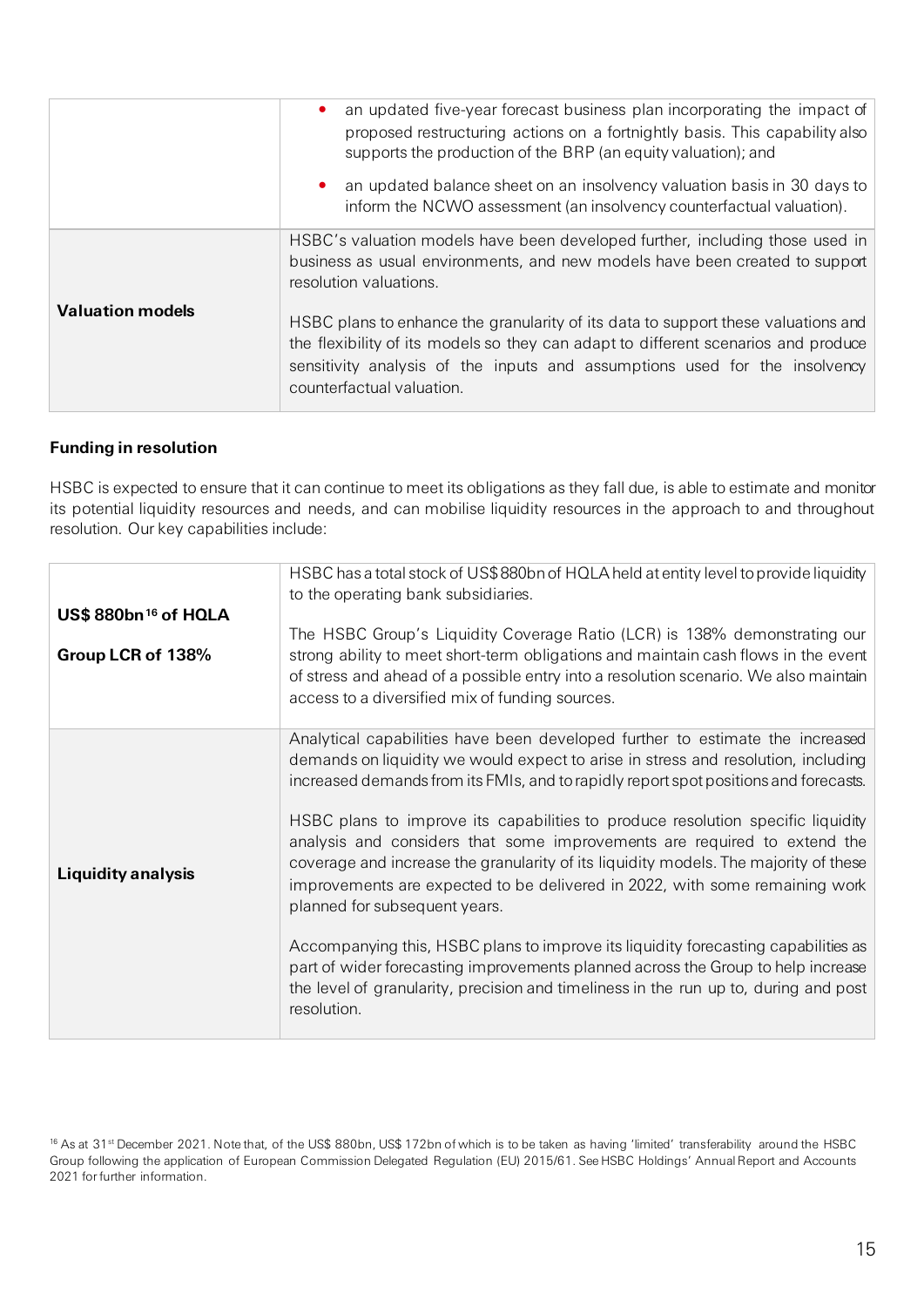|                                               | HSBC has existing capabilities to mobilise liquidity resources in the approach to and<br>throughout resolution, and to analyse the additional liquidity resources that could<br>be available in order to meet our obligations as they fall due during that period.                                                                                                                                    |
|-----------------------------------------------|-------------------------------------------------------------------------------------------------------------------------------------------------------------------------------------------------------------------------------------------------------------------------------------------------------------------------------------------------------------------------------------------------------|
| <b>Liquidity and collateral</b><br>management | We plan to enhance our capabilities for analysing and mobilising securities and loan<br>collateral in 2022 and 2023 to help improve their automation and flexibility. This<br>includes the identification of eligible loan collateral (both for central bank and other<br>third party liquidity facilities), operational processes to mobilise collateral and the<br>reporting of available capacity. |

### 5.3.2. Outcome 2: Continuity and restructuring

HSBC is expected to ensure that its activities can continue in resolution. To meet this expectation, we have built on our existing capabilities in order to further mitigate any risk to the continuity of services, financial contracts and access to FMIs throughout the resolution period, including through any restructuring. We have a number of restructuring options which could be used to restore HSBC to viability in the event of resolution, and have committed to taking appropriate steps to enhance this capability as set out below.

To support this outcome, HSBC's key responsibilities in resolution comprise:

- ensuring the continuation of critical services through the resolution period;
- ensuring continued access to critical FMIs through resolution and restructuring;
- suitably addressing the risk of early termination of financial contracts where HSBC entities are placed into resolution; and
- ensuring the successful restructuring of the HSBC Group with a credible go-forward business that ensures the continuity of services.

A description of the key components of this outcome and the key capabilities that underpin HSBC's ability to discharge these responsibilities are set out below.

### **Operational continuity in resolution**

HSBC is expected to ensure the continuity of banking services and critical functions at the point of entry into resolution and facilitate any required restructuring. Our key capabilities include:

|                     | The ServCo Group is specifically configured to support HSBC's resolvability on an<br>ongoing basis. The ServCo Group is structurally independent from HSBC's<br>operating bank subsidiaries and provides critical shared services on an arm's length<br>basis. It does not conduct any regulated banking activities. |
|---------------------|----------------------------------------------------------------------------------------------------------------------------------------------------------------------------------------------------------------------------------------------------------------------------------------------------------------------|
| <b>ServCo Group</b> | The ServCo Group has its own financial resources including a liquidity buffer to<br>mitigate any risk of disruption to the provision of services through recovery and<br>resolution. This is in line with local regulations and is designed to work in<br>conjunction with our funding in resolution capability.     |
|                     | Tailored contingency communication plans have been developed to help mitigate<br>the risk of disruption to key third party supplier contracts in resolution.                                                                                                                                                         |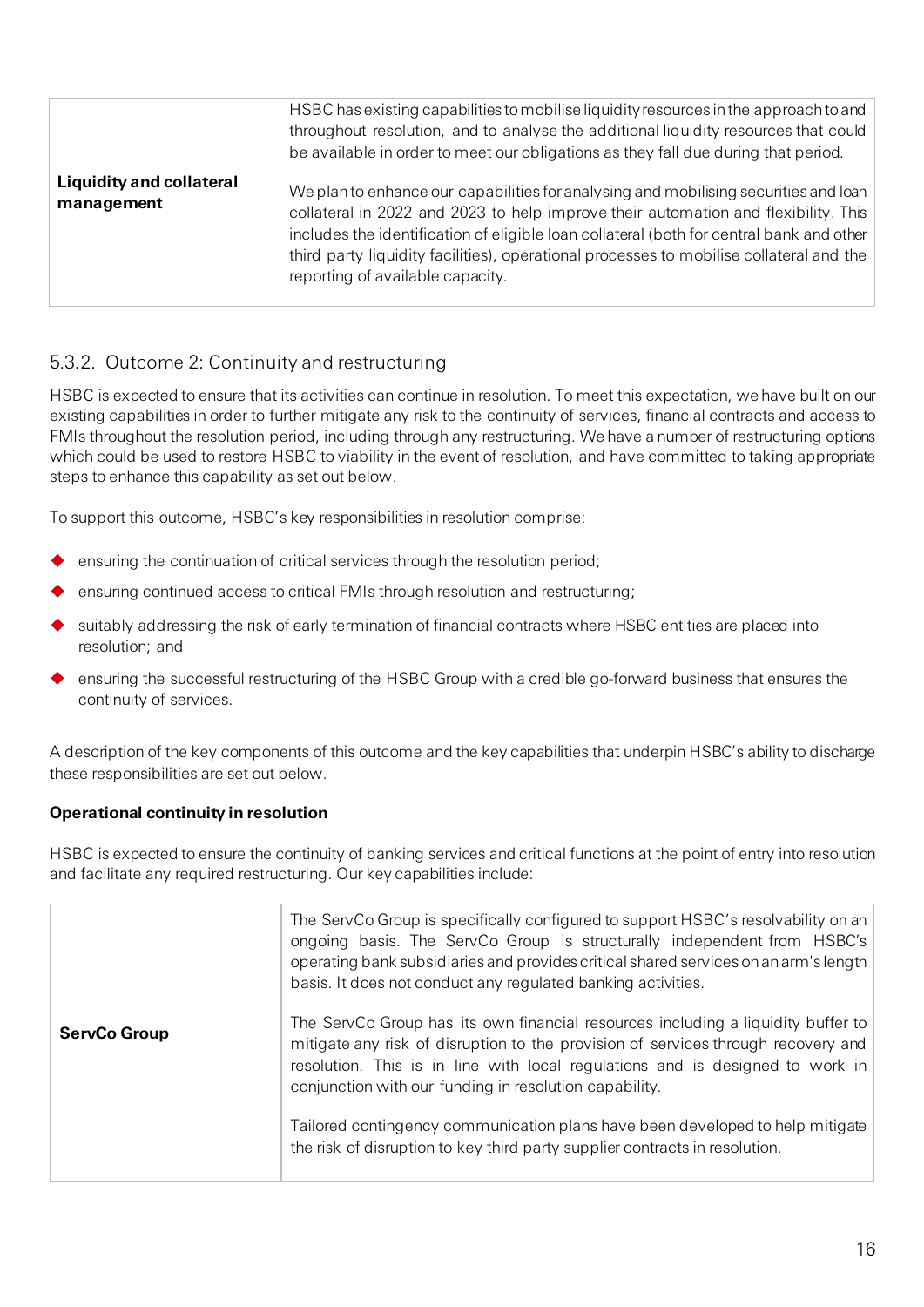| Service catalogue and<br>service mapping | HSBC has a service catalogue and service mapping capability which together<br>would help provide rapid access to the information needed to identify potential risks<br>to operational continuity resulting from entry into resolution. These capabilities<br>would also help to develop the BRP.<br>The service catalogue contains important service information including contractual<br>data, service descriptions, customer obligations and charging metrics. As part of<br>the RAF, we have expanded the scope of the service catalogue to include additional<br>entities, services provided between material entities, and services provided 'within'<br>entities.<br>HSBC's service mapping capability maps operational dependencies between<br>suppliers and material operating bank subsidiaries, underlying operational assets to<br>services, and services to products, critical functions and core business lines. |
|------------------------------------------|-------------------------------------------------------------------------------------------------------------------------------------------------------------------------------------------------------------------------------------------------------------------------------------------------------------------------------------------------------------------------------------------------------------------------------------------------------------------------------------------------------------------------------------------------------------------------------------------------------------------------------------------------------------------------------------------------------------------------------------------------------------------------------------------------------------------------------------------------------------------------------------------------------------------------------|
| <b>Contractual resilience</b>            | HSBC has included contractual terms in certain critical operational contracts to<br>prevent a number of resolution related trigger events from giving counterparties<br>the option to terminate, and to help to ensure the continuity of service provision to<br>support restructuring.                                                                                                                                                                                                                                                                                                                                                                                                                                                                                                                                                                                                                                       |

### **Continuity of access to FMIs**

HSBC is expected to be able to take all reasonable steps available to facilitate continued access to FMIs through resolution (recognising that the providers of these services may retain a degree of discretion over their ability to terminate a firm's membership). Our key capabilities include:

| <b>FMI contingency plans</b> | Material entity level contingency plans have been created that set out our key<br>arrangements around, and risks to, the continuity of access to key FMIs. The plans<br>describe the potential actions FMIs could take, acknowledging the broad<br>discretionary rights that FMIs typically have under their membership rules, and set<br>out appropriate mitigating actions that HSBC may take in response.<br>Tailored contingency communication plans have been developed to help mitigate<br>the risk of disruption to key third party FMI service providers in resolution.<br>HSBC will undertake further analysis in respect of FMIs that are not critical to its<br>business (non-critical FMIs) to help mitigate any potential risk to resolution. This<br>analysis is expected to improve the information and data HSBC has in relation to its<br>non-critical FMI relationships, and identify whether potential actions taken by them<br>would impede an orderly resolution. This work is expected to be completed by June<br>2023. |
|------------------------------|-----------------------------------------------------------------------------------------------------------------------------------------------------------------------------------------------------------------------------------------------------------------------------------------------------------------------------------------------------------------------------------------------------------------------------------------------------------------------------------------------------------------------------------------------------------------------------------------------------------------------------------------------------------------------------------------------------------------------------------------------------------------------------------------------------------------------------------------------------------------------------------------------------------------------------------------------------------------------------------------------------------------------------------------------|
| <b>FMI</b> funding           | Together with HSBC's funding in resolution capabilities, we have the ability to<br>estimate changes in FMI funding and liquidity requirements that may arise from<br>financial stress and recovery or resolution scenarios for material entities.                                                                                                                                                                                                                                                                                                                                                                                                                                                                                                                                                                                                                                                                                                                                                                                             |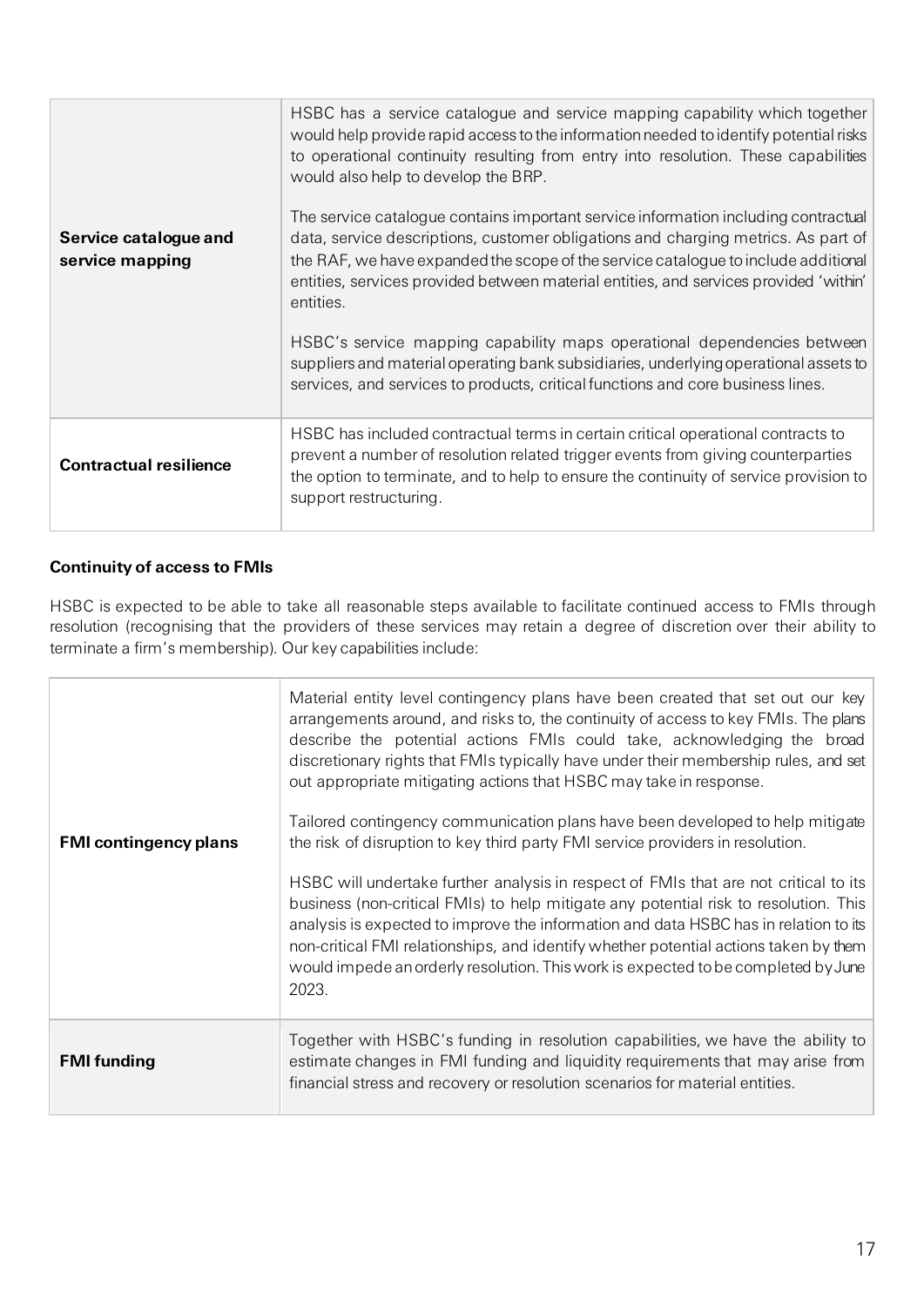| Third party contingency<br>arrangements | Key operating bank subsidiaries in the HSBC Group rely on our bank situated in the<br>US for clearing US dollars. The ability to clear US dollars is a key part of our business<br>model. Therefore, HSBC has established alternative contingency arrangements with<br>third-party banks to ensure that we could still clear US dollars in the event that our<br>US bank is unable to do so, including due to severe stress and/or resolution. |
|-----------------------------------------|------------------------------------------------------------------------------------------------------------------------------------------------------------------------------------------------------------------------------------------------------------------------------------------------------------------------------------------------------------------------------------------------------------------------------------------------|
|-----------------------------------------|------------------------------------------------------------------------------------------------------------------------------------------------------------------------------------------------------------------------------------------------------------------------------------------------------------------------------------------------------------------------------------------------------------------------------------------------|

#### **Continuity of Financial Contracts**

HSBC is expected to suitably address the risk of early termination of financial contracts upon entry into resolution to limit any impact on its financial stability and the wider financial system. Our key capabilities include:

|                          | In accordance with various contractual recognition requirements, such as the PRA<br>Stay Rules <sup>17</sup> , HSBC has included specific terms within certain of its financial<br>contracts <sup>18</sup> to ensure that the occurrence of any resolution related trigger events<br>would not give counterparties the right to terminate them. |
|--------------------------|-------------------------------------------------------------------------------------------------------------------------------------------------------------------------------------------------------------------------------------------------------------------------------------------------------------------------------------------------|
| <b>Contractual terms</b> | HSBC has built a reporting system that provides information detailing which<br>financial contracts (and their related exposures) fall within a relevant statutory stay<br>regime or have been subject to separate contractual agreement.                                                                                                        |
|                          | Tailored contingency communication plans have been developed to help mitigate<br>the risk of disruption to key financial counterparties in resolution.                                                                                                                                                                                          |

#### **Restructuring planning**

HSBC is expected to have the ability to plan and execute restructuring effectively and on a timely basis in the event of resolution, taking into account the objectives applicable to its resolution strategy. Our key capabilities include:

| <b>Management actions</b> | In order to augment the measures identified as management actions in the recovery<br>phase, additional restructuring options have been developed which could be taken<br>to restore the HSBC Group to viability in the event of resolution. These options are<br>supported by detailed qualitative and quantitative analysis to underpin their<br>credibility and promote timely execution if required.                                                                                              |
|---------------------------|------------------------------------------------------------------------------------------------------------------------------------------------------------------------------------------------------------------------------------------------------------------------------------------------------------------------------------------------------------------------------------------------------------------------------------------------------------------------------------------------------|
| <b>BRP</b>                | HSBC has created a process to develop a BRP during the pre-resolution<br>contingency planning phase leading up to resolution, and immediately following<br>the resolution weekend. The BRP would be submitted to the BoE within one month<br>of entry into resolution, setting out our plan to restructure the HSBC Group to<br>address the causes of failure and return HSBC to a viable go-forward business. This<br>process is documented in a runbook and supplemented with a BRP template which |

<span id="page-17-0"></span><sup>&</sup>lt;sup>17</sup> Set out in Supervisory Statement SS42/15 *Contractual stays in financial contracts governed by third-country law*, November 2015. In some jurisdictions the requirements are subject to a phased implementation.

<span id="page-17-1"></span><sup>&</sup>lt;sup>18</sup> The financial contracts in scope are those generally entered into by our Global Markets business. They typically include securities contracts, commodities contracts, forwards contracts, swap agreements and contracts documenting derivatives. The financial contracts in scope can vary by jurisdiction where statutory stays powers and contractual recognition requirements have been implemented. See the PRA Stay Rules by way of example.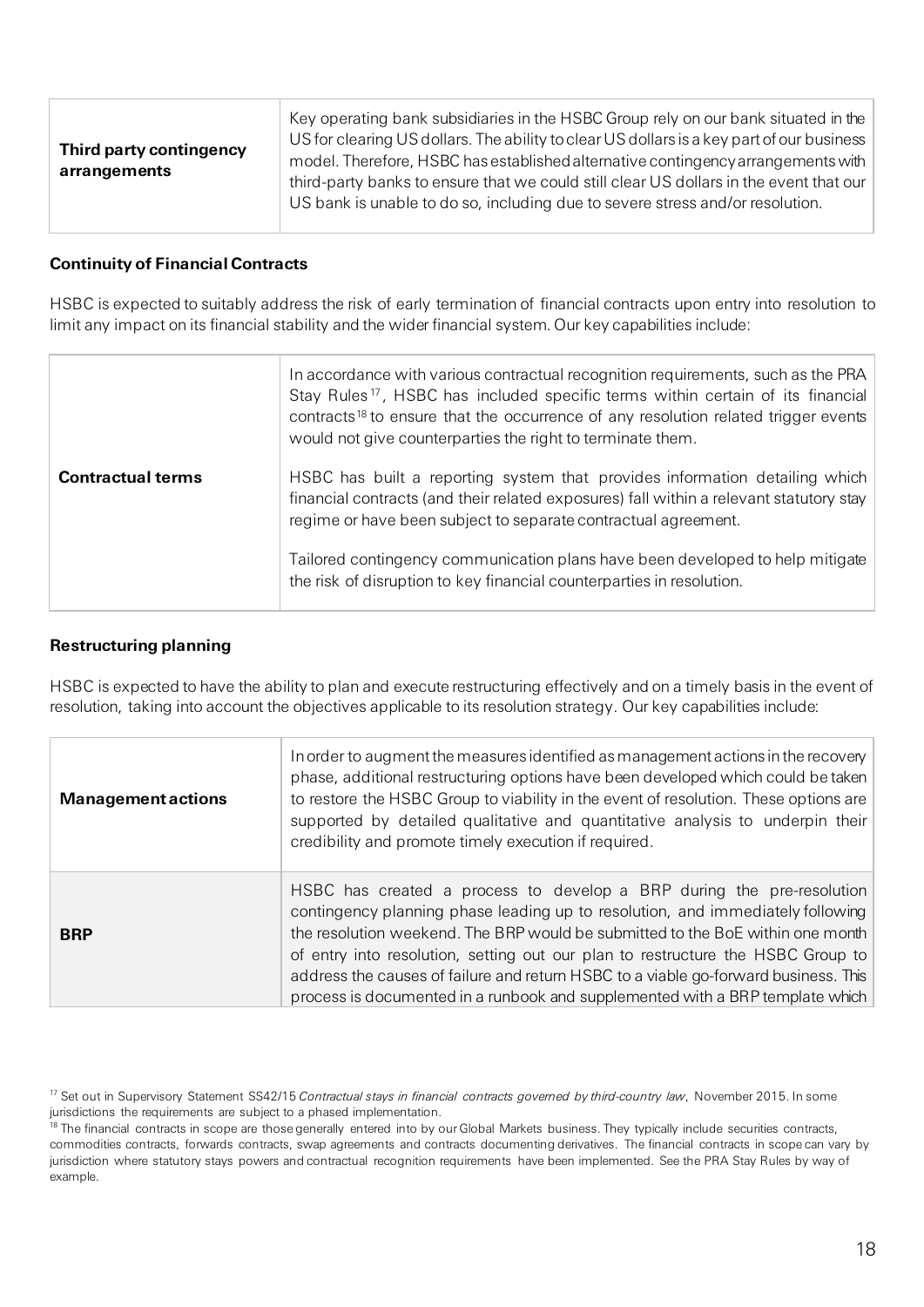|                                        | sets out the structure of the document with certain sections maintained in a pre-<br>populated state where possible.                                                                                                                                                                                                                                                                                                                                                                                                                                                                                                                                                                                                                                                        |
|----------------------------------------|-----------------------------------------------------------------------------------------------------------------------------------------------------------------------------------------------------------------------------------------------------------------------------------------------------------------------------------------------------------------------------------------------------------------------------------------------------------------------------------------------------------------------------------------------------------------------------------------------------------------------------------------------------------------------------------------------------------------------------------------------------------------------------|
| <b>Prior M&amp;A experience</b>        | The HSBC Group has completed over 100 full entity and asset/liabilities disposals<br>worldwide over the past ten years, and therefore already has significant experience<br>in managing the execution of disposals with processes and documents in place to<br>support disposal transactions.                                                                                                                                                                                                                                                                                                                                                                                                                                                                               |
| Deep restructuring                     | To support our resolution planning capabilities, the Board and HSBC senior<br>management are engaged in the process of performing a deep dive analysis of<br>deep restructuring actions which could potentially be required in certain resolution<br>scenarios.<br>This work will continue at least until the end of 2022 and will include an assessment<br>of the actions required to restructure IT applications and data, and shared<br>operational services. It is expected that this assessment may identify some<br>preparatory actions which could be undertaken to facilitate an orderly restructuring<br>within a reasonable timeframe in the event of a resolution. Given the complexity,<br>these actions will potentially be executed over a multi-year period. |
| Service provision for<br>restructuring | HSBC has the capability to provide analysis on operational dependencies and costs<br>across the HSBC Group, which would support the development of a BRP.<br>We have enhanced our framework and methodology for transitional services<br>agreements, in the context of divestments, to support the delivery of operational<br>services at scale.                                                                                                                                                                                                                                                                                                                                                                                                                            |

### 5.3.3. Outcome 3: Co-ordination and communication

HSBC is expected to ensure that it is able to coordinate and communicate effectively with all its stakeholders (both internally and with external stakeholders such as the authorities and markets) to ensure an orderly resolution and restructuring. Effective coordination and communication is key for HSBC given its scale, operational complexity and geographic reach and we have taken significant steps tobuild and improve our capabilities to help achieve this outcome.

To support this outcome, HSBC's key responsibilities in resolution comprise:

- ensuring that HSBC's key job roles are suitably staffed and incentivised during the execution of a resolution, with involvement from HSBC's Group-level Remuneration Committee;
- ensuring that HSBC's governance arrangements provide effective oversight and timely decision making; and
- ensuring that HSBC delivers timely and effective communications through resolution and restructuring.

The key capabilities that underpin HSBC's ability to discharge these responsibilities are set out below.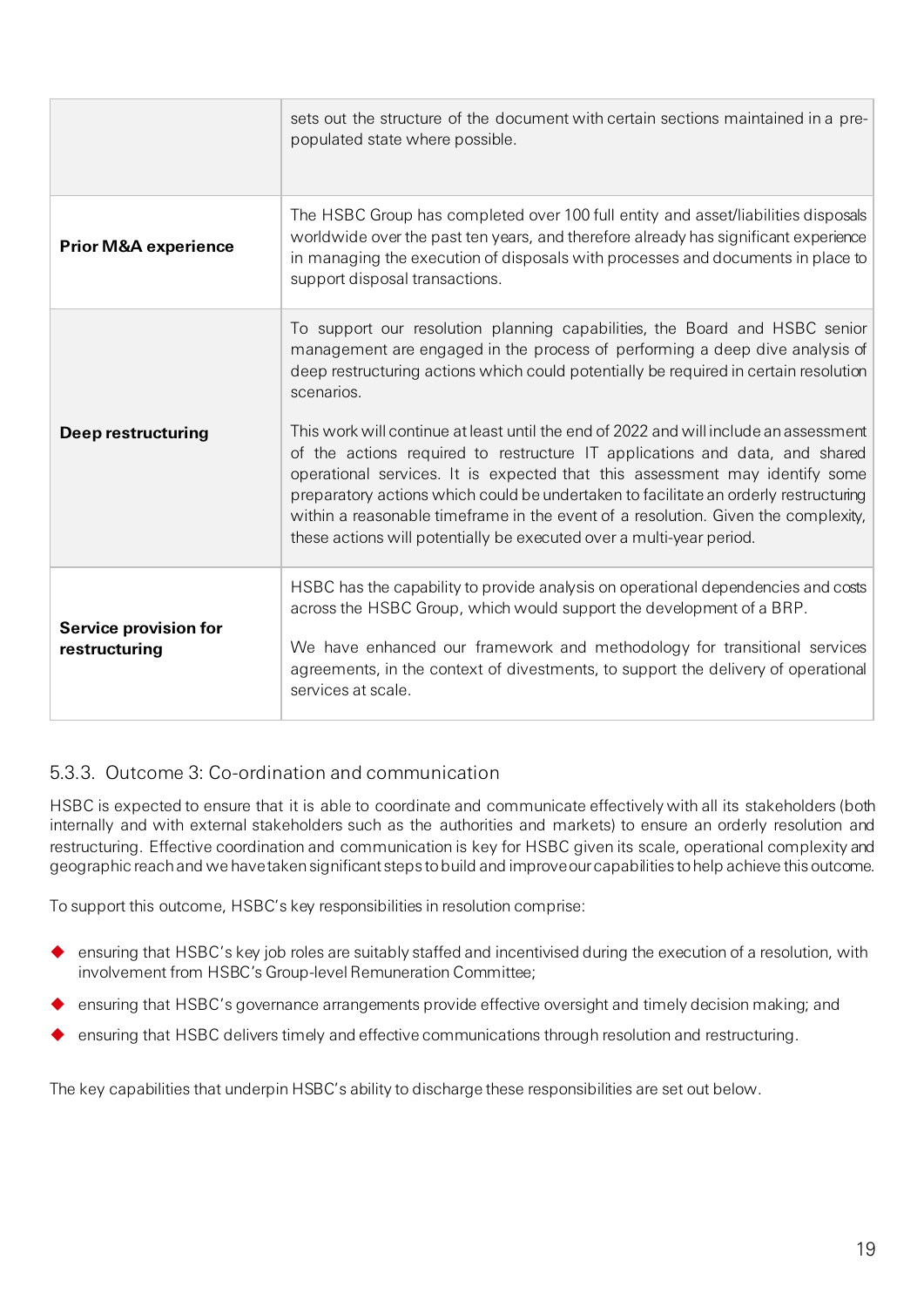| <b>Retention of key people</b> | A new methodology has been created and applied to ensure the appropriate<br>identification of key roles in resolution.                                                                                                                                                                                                                                                                                                                                                                                                                                             |
|--------------------------------|--------------------------------------------------------------------------------------------------------------------------------------------------------------------------------------------------------------------------------------------------------------------------------------------------------------------------------------------------------------------------------------------------------------------------------------------------------------------------------------------------------------------------------------------------------------------|
|                                | This approach includes identification of actions and activities material to<br>resolvability, and takes into account the significance and non-substitutability of key<br>roles.                                                                                                                                                                                                                                                                                                                                                                                    |
|                                | Retention and succession planning policies and processes have been reviewed and<br>enhanced where necessary to help ensure that they would support a potential<br>resolution.                                                                                                                                                                                                                                                                                                                                                                                      |
| <b>Governance framework</b>    | A specific governance framework has been designed to facilitate the<br>implementation of the resolution objectives determined by the BoE and/or other<br>resolution authorities. The framework is aligned with HSBC's existing governance<br>structures in business as usual and the recovery phases and considers active<br>engagement with home and host resolution authorities.                                                                                                                                                                                 |
|                                | The framework incorporates a dual governance structure comprised of dedicated<br>governance structures at a legal entity level and governance structures aligned to<br>resolution capabilities to support central decision making at Group level. Although<br>the framework is able to accommodate a bail-in administrator (BIA) <sup>19</sup> under a wide<br>range of different roles, HSBC will be further developing this through scenario<br>testing where the BIA acts in different capacities to demonstrate our capabilities are<br>sufficiently flexible. |
|                                | The framework is supported by the resolution playbook (described in section 5.2<br>above), which sets out the key decisions and actions HSBC is required to take and<br>support the authorities in taking, throughout each phase of the resolution timeline.                                                                                                                                                                                                                                                                                                       |
| <b>Communications</b>          | New capabilities have been developed and existing capabilities enhanced to<br>ensure that HSBC is able to plan for and deliver communications in resolution.<br>This includes a HSBC-wide resolution communications plan, supported by<br>equivalent plans at the regional and legal entity level.                                                                                                                                                                                                                                                                 |
|                                | Continuous communication with our regulators/resolution authorities and other<br>stakeholders would be key to retaining their confidence and thereby ensuring the<br>effective implementation of our restructuring plans.                                                                                                                                                                                                                                                                                                                                          |
|                                | This HSBC-wide communications plan incorporates a matrix of internal and<br>external stakeholders with whom it would be necessary to communicate during<br>resolution, together with communications plans for each stakeholder group. It also<br>includes a summary of HSBC's market disclosure obligations in resolution, an<br>overview of communications governance arrangements, and an evaluation of<br>communication infrastructure.                                                                                                                         |
|                                | In enhancing its communications in resolution capability, HSBC has leveraged its<br>prior experience in executing communications plans in previous crises and<br>structural change scenarios.                                                                                                                                                                                                                                                                                                                                                                      |

<span id="page-19-0"></span><sup>&</sup>lt;sup>19</sup> It is envisaged that the BoE would appoint a BIA at the HSBC Holdings level to act on a HSBC Group-wide basis. Among its objectives, the BIA is expected to seek to ensure that statutory requirements/objectives are met in resolution groups and will exercise control from HSBC Holdings with that goal in mind.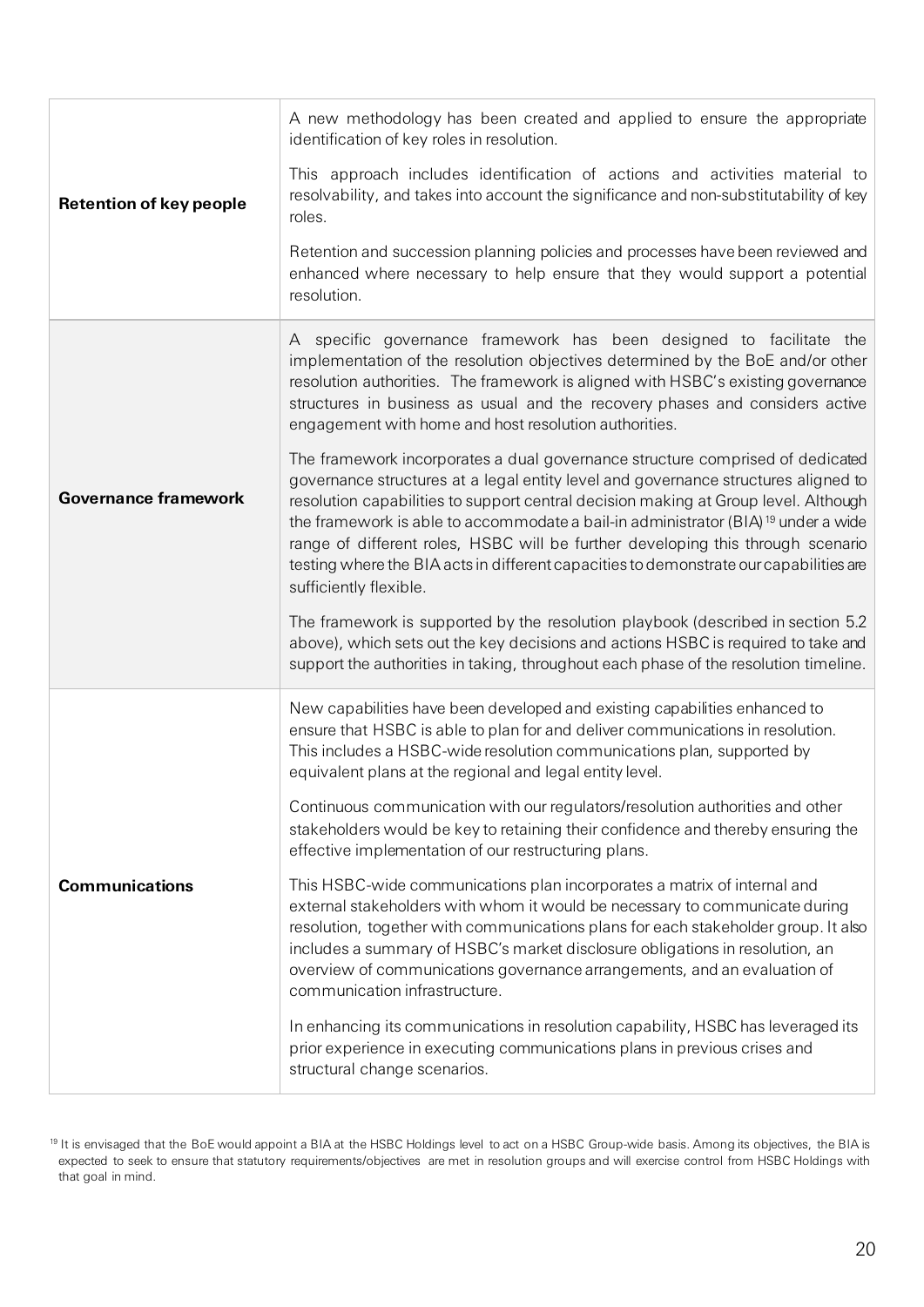# <span id="page-20-0"></span>6. HSBC's resolution accountability and assurance

### 6.1. Senior level accountability

The Board has been actively engaged in and has overseen the development of HSBC's resolvability capabilities. The Board and senior management are committed to maintaining and improving HSBC's capabilities, resources and arrangements to manage stress and recovery and to facilitate an orderly resolution.

HSBC continues to invest considerable resources in strengthening its RRP and execution capabilities, and ensuring they are regularly tested with key outputs shared across relevant areas of the bank. As part of this investment, significant efforts will continue to be made to further embed resolution planning into our business-as-usual operations in order to help ensure the sustainability and operational readiness of HSBC's resolvability capabilities.

HSBC is enhancing its RRP operating model by transitioning to a HSBC Group-wide operating framework that defines the governance, roles and responsibilities and operational processes required to sustain and improve our resolvability over time.

The main elements of the operating framework include the following principles:

- businesses and functions across HSBC are responsible for the maintenance of resolvability capabilities;
- the Global RRP Office is responsible for coordinating across businesses and functions to help ensure RRP requirements are met and that an appropriate level of readiness is maintained for each capability (including testing);
- accountable executives on the HSBC Group's Executive Committee are responsible for maintaining resolvability capabilities;
- a governance model is in place for overseeing RRP capabilities;
- there is greater visibility of RRP by the HSBC Group Chairman's Forum<sup>20</sup>;
- there is better integration between both recovery and resolution planning; and
- resolvability capabilities continue to be embedded into HSBC's Risk Management Framework.

### 6.2. Governance

As set out above, HSBC has created an enhanced governance model for overseeing recovery and resolution capabilities and associated regulatory submissions.

Consistent with this model, HSBC's Self-Assessment was led by the Group Chief Financial Officer (who has been appointed as HSBC's accountable executive with overall responsibility for RRP) and the Group Treasurer, supported by the senior management team responsible for resolvability, in particular the Group Head of Recovery and Resolution. Governance oversight took place at both a Group level and legal entity level, supported by second and third line of defence review (as set out in Section 6.3 below).

The Board approved the Self-Assessment as a fair and accurate representation of the HSBC Group's capabilities, resources and arrangements to facilitate an orderly resolution. The Board of the ring-fenced HSBC UK Bank plc was

<span id="page-20-1"></span> $20$  The Chairman's Forum is a monthly meeting attended by HSBC Group Board committee chairs, and the chairs of HSBC's principal operating bank subsidiaries (as set out on page 231 of the HSBC Holdings Annual Report and Accounts 2021).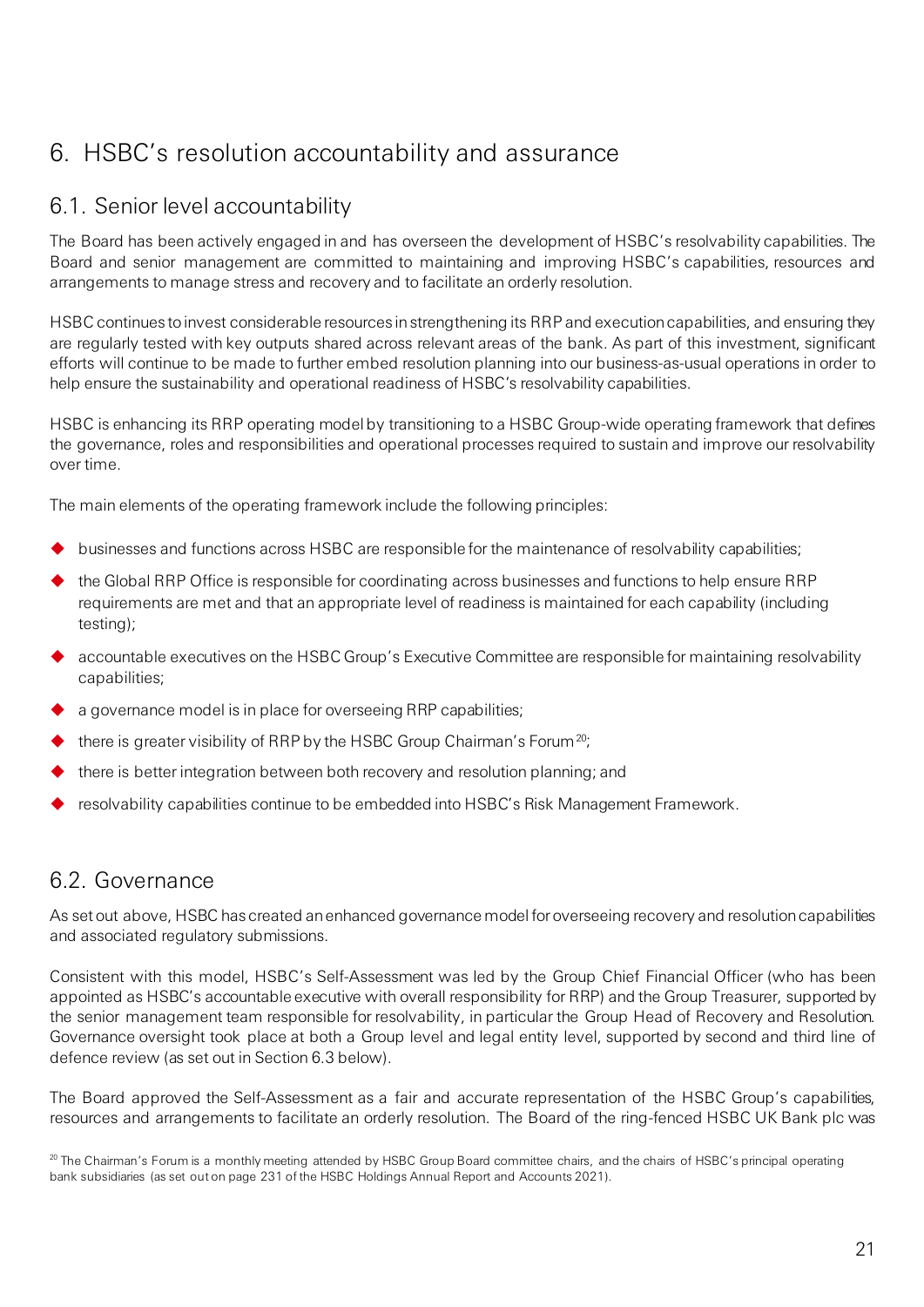also asked to review the Self-Assessment and determined that the capabilities developed support the stability of HSBC UK Bank plc.

### 6.3. Three lines of defence

The development and enhancement of our resolution capabilities has been, and continues to be, subject to a three lines of defence review in line with HSBC's usual practices. The first line of defence comprises the risk and control owners responsible for designing and implementing HSBC's resolution capabilities. The second line of defence (2LOD), which is largely in HSBC's risk function, provides challenge and oversight of the work performed by the first line, from a risk management perspective. The third line of defence (3LOD) is HSBC's internal audit function, which provides independent assurance to management and our non-executive Risk and Audit Committees that our risk management, governance and internal control processes have been designed and are operating effectively.

Following its review, the 2LOD confirmed the Self-Assessment was an accurate reflection of the current state of our resolution capabilities, resources and arrangements.

The 3LOD monitored and provided assurance activities covering the Self-Assessment and related capabilities, including gap analyses and remediation plans, adequacy of the testing assurance framework, planned improvements, and HSBC's responses to regulatory feedback.

# 6.4. Testing

HSBC recognises the importance of continued testing to support the BoE, PRA and other resolution authorities in maintaining readiness for resolution. We have established a framework to test the effectiveness of our resolvability capabilities and to help ensure they would operate as intended in resolution.

Our Self-Assessment was tested using this framework, which comprised (i) testing individual resolution capabilities (ii) integrated scenario-based testing and (iii) a 'fire drill' (live simulation) with the Board. A third party acting as a hypothetical independent valuer was also part of the testing process and provided added assurance over our valuations capabilities.

In addition to the testing and proving framework, HSBC has developed an overall testing strategy which sets out a clear approach tohow capabilities are tested and how testing governance is managed. Where possible, this framework seeks to leverage existing stress testing capabilities within the HSBC Group to simulate adverse outcomes.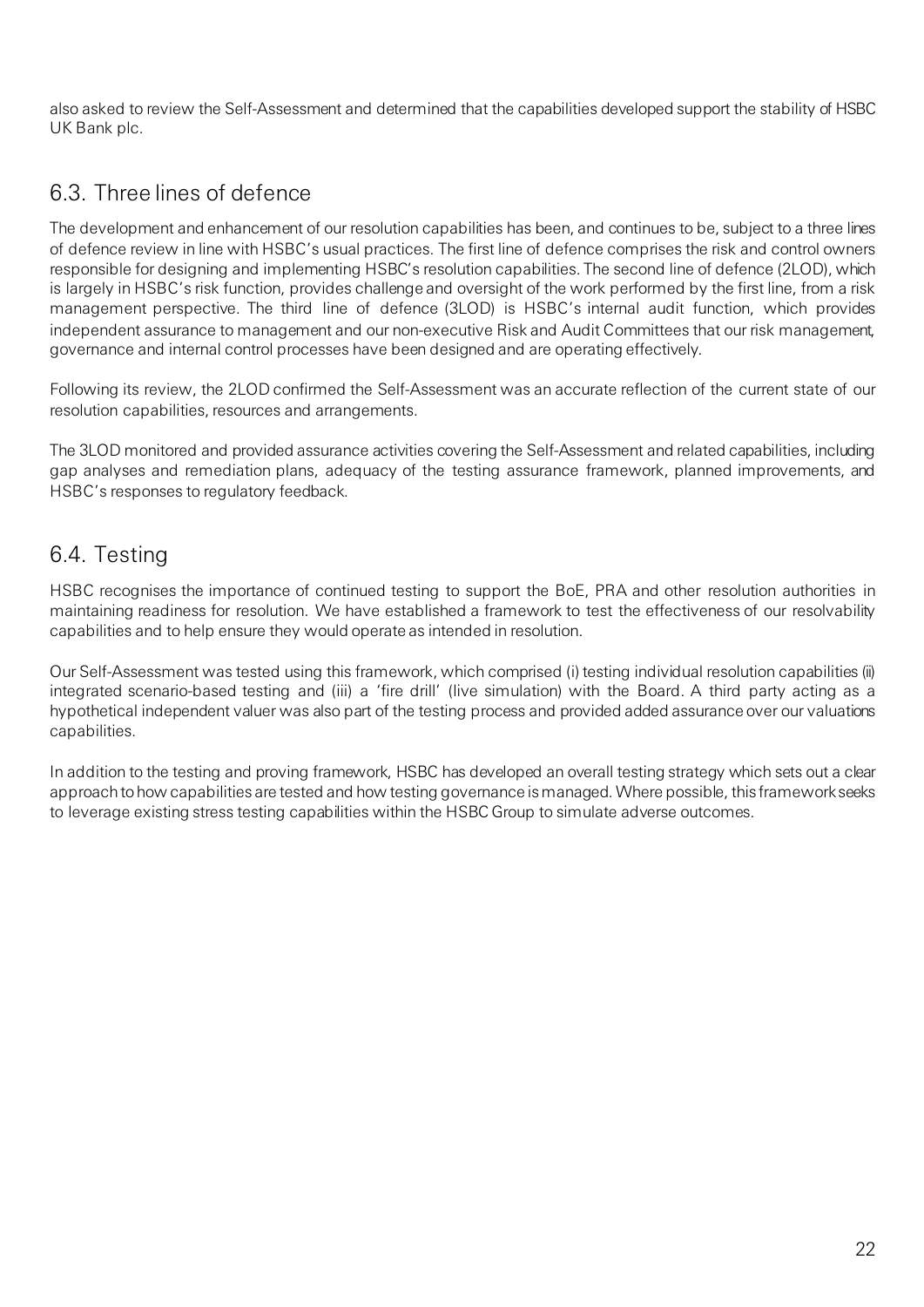# <span id="page-22-0"></span>7. Further improvements to HSBC's resolvability

As part of the significant programme of work HSBC has undertaken in order to help ensure that it has the capabilities, resources and arrangements in place to support a potential resolution, HSBC and the BoE have identified that some areas require particular focus going forward in order to improve HSBC's resolvability capabilities. These areas will be improved under the oversight of the control framework described in section 6 that includes the Global RRP Office, 2LOD, 3LOD and ultimately the Board.

HSBC's RRP operating framework also requires us to consider how improvements that are being made as part of our business-as-usual operations could be applied to improve our RRP capabilities. As part of this review, HSBC has identified improvements to financial forecasting as a key area for further consideration.

HSBC considers that it has made substantial progress to improve its resolution capabilities. We are committed to making the further enhancements and improvements identified, working with our regulators and resolution authorities to achieve these objectives.

A summary of the key improvements that HSBC intends to make to its capabilities, resources and arrangements for resolution are set out below.

### 7.1. Resolution improvements: key areas of focus

| Deep restructuring           | As outlined in Section 5, HSBC is currently engaged in the process of performing a<br>deep dive analysis of the actions required to execute deep restructuring actions,<br>which could potentially be required in certain resolution scenarios.<br>This work will continue at least until the end of 2022 and will include an assessment<br>of the actions required to restructure IT applications and data, and shared<br>operational services.<br>It is expected that this assessment may identify some preparatory actions which<br>could be undertaken to facilitate an orderly restructuring within a reasonable<br>timeframe in the event of a resolution. Given the complexity, these actions would<br>potentially be executed over a multi-year period.<br>This work is overseen by a dedicated project committee comprising senior<br>management and Board members and is subject to the governance and control<br>framework set out in section 6. |
|------------------------------|-------------------------------------------------------------------------------------------------------------------------------------------------------------------------------------------------------------------------------------------------------------------------------------------------------------------------------------------------------------------------------------------------------------------------------------------------------------------------------------------------------------------------------------------------------------------------------------------------------------------------------------------------------------------------------------------------------------------------------------------------------------------------------------------------------------------------------------------------------------------------------------------------------------------------------------------------------------|
| <b>Funding in resolution</b> | HSBC plans to improve its capabilities to produce resolution specific liquidity<br>analysis, including that which identifies and projects the availability of collateral<br>balances in resolution.<br>Enhancements to improve the speed and automation of liquidity analysis are largely<br>expected to be delivered in 2022, with some remaining work planned for<br>subsequent years.<br>Capabilities for mobilising securities and loan collateral will be developed in 2022<br>and 2023 to help improve their automation and flexibility. This will include the<br>identification of eligible loan collateral (both for central bank and other third party                                                                                                                                                                                                                                                                                             |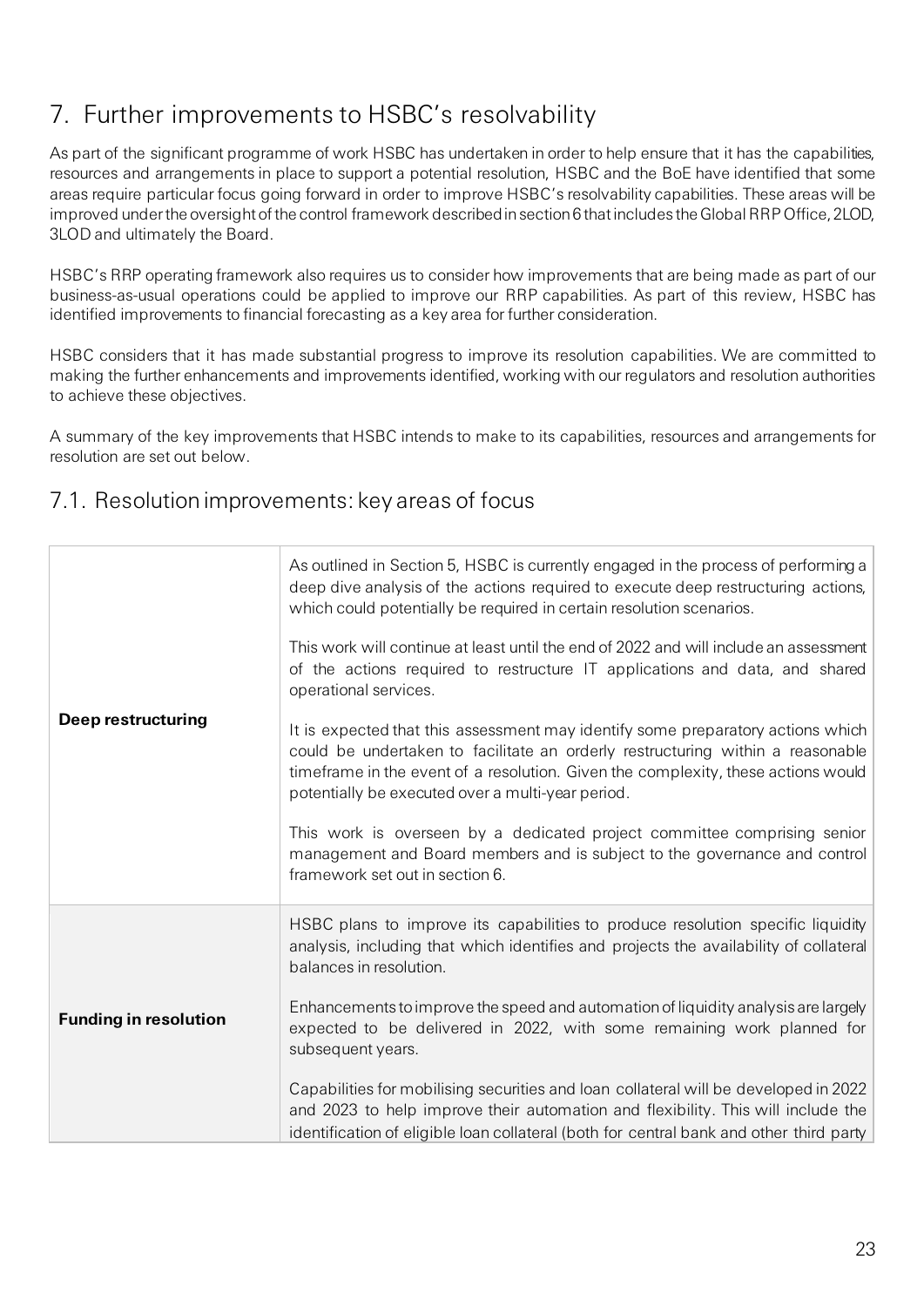|                                               | liquidity facilities), operational processes to mobilise collateral and reporting of<br>available capacity.<br>Delivery of the enhancements will be overseen by the Global Liquidity Management<br>Meeting.                                                                                                                                                                                                                                                                                                                                                                  |
|-----------------------------------------------|------------------------------------------------------------------------------------------------------------------------------------------------------------------------------------------------------------------------------------------------------------------------------------------------------------------------------------------------------------------------------------------------------------------------------------------------------------------------------------------------------------------------------------------------------------------------------|
| <b>Continuity of access to</b><br><b>FMIs</b> | HSBC will undertake further analysis in respect of FMIs that are not critical to its<br>business (non-critical FMIs) to help mitigate any potential risk to resolution. This<br>analysis is expected to improve the information and data HSBC has in relation to its<br>non-critical FMI relationships, and identify whether potential actions taken by them<br>would impede an orderly resolution. This work is expected to be completed by June<br>2023 and will be performed under the existing control framework.                                                        |
| <b>Other areas of further</b><br>enhancement  | Through its ongoing work on resolvability, HSBC plans on making further<br>enhancements in the following areas:<br>Enhancing the granularity of data to support its valuations and the<br>flexibility of models so they can adapt to different scenarios and produce<br>sensitivity analysis of the inputs and assumptions used for the insolvency<br>counterfactual valuation; and<br>Developing and updating the Management, Governance &<br>$\bullet$<br>Communications framework through the use of scenario testing where<br>the BIA is acting in different capacities. |

As set out in Section 5, HSBC has a portfolio of legacy TLAC/MREL securities which it continues to review in the context of its resolvability.

# 7.2. Connection to wider improvements being undertaken by the HSBC Group

HSBC and its regulators and resolution authorities require granular forecasts (including capital and liquidity) and sensitivity analysis to inform their decision making throughout any stress continuum. HSBC plans to further enhance its liquidity and capital forecasting capabilities as part of wider forecasting improvements planned across the Group, which will also help ensure we meet the level of granularity, precision and timeliness that would be expected in the run up to, during and post resolution.

# 7.3. Operational continuity in resolution (OCIR)

HSBC is implementing the PRA's new OCIR requirements that must be delivered by 1st January 2023<sup>[21](#page-23-0)</sup>. The HSBC Group has already established comprehensive OCIR capabilities in line with existing OCIR policy<sup>[22](#page-23-1)</sup> and in order to meet expectations under the RAF. The scale of activity required to comply with the new requirements is incremental and work has already commenced.

Other resolution authorities are developing similar requirements and HSBC will continue to work with relevant authorities to comply with applicable resolution standards in respect of OCIR, and more broadly in respect of resolution planning.

<span id="page-23-0"></span><sup>&</sup>lt;sup>21</sup> As set out in the PRA's Operational continuity in resolution: Updates to the policy (PS9/21), published on 28 May 2021.

<span id="page-23-1"></span><sup>22</sup> As set out in the PRA's Supervisory Statement SS9/16 *Ensuring operational continuity in resolution*.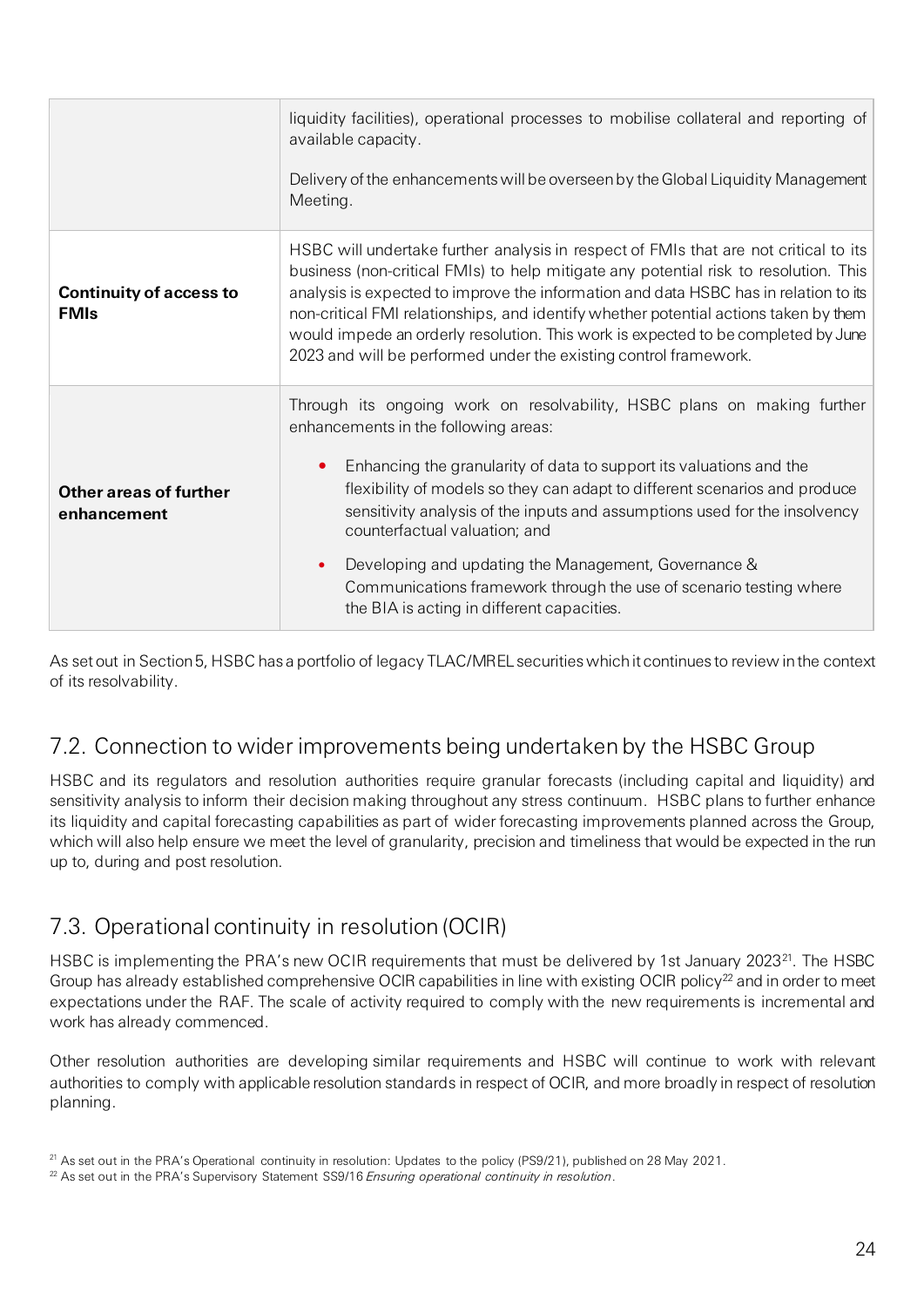# Cautionary statement regarding forward-looking statements

This report contains both historical and forward-looking statements. All statements other than statements of historical fact are, or may be deemed to be, forward-looking statements. Forward-looking statements may be identified by the use of terms such as "may", "will", "should", "expect", "anticipate", "project", "plan", "estimate", "seek", "intend", "target", "believe", "potential" and "reasonably possible" or the negatives thereof or other variations thereon or comparable terminology. These forward-looking statements include statements that relate to, among other things, our resolution strategy (including our expectations and projections regarding the implementation and execution of that strategy), our capabilities, resources and arrangements for resolution (including those regarding loss absorbing capital, valuations, funding, liquidity, operational continuity, restructuring, coordination and communication) and our commitments, plans and objectives to enhance our resolvability. Many of such forward-looking statements involve significant assumptions and subjective judgements which may or may not prove to be correct. This includes assumptions and judgments about the actions of regulators, creditors, depositors, investors, FMIs and counterparties in the event that HSBC is placed into resolution and statutory resolution powers are applied to implement a resolution transaction. The assumptions and judgments may prove to be incorrect and involve known and unknown risks, uncertainties, contingencies and other important factors, many of which are outside the control of HSBC. The information in this communication is not binding on a bankruptcy court, HSBC's regulators or any other resolution authority, and the scenarios, strategies and transactions that we describe and the assumptions that we make herein are hypothetical and do not necessarily reflect events to which we are or may become subject. In the event of the resolution of HSBC, the strategies implemented by HSBC and our regulators could differ, possibly materially, from what is described herein. Any such forward-looking statements are based on the beliefs, expectations and opinions of HSBC at the date the statements are made and readers are cautioned not to place undue reliance on any forward-looking statements. There can be no assurance that any of the matters set out in forward-looking statements will actually occur or will be realised or are complete or accurate. HSBC undertakes no obligation to publicly update or revise any forwardlooking statements, whether as a result of new information, future events or otherwise.